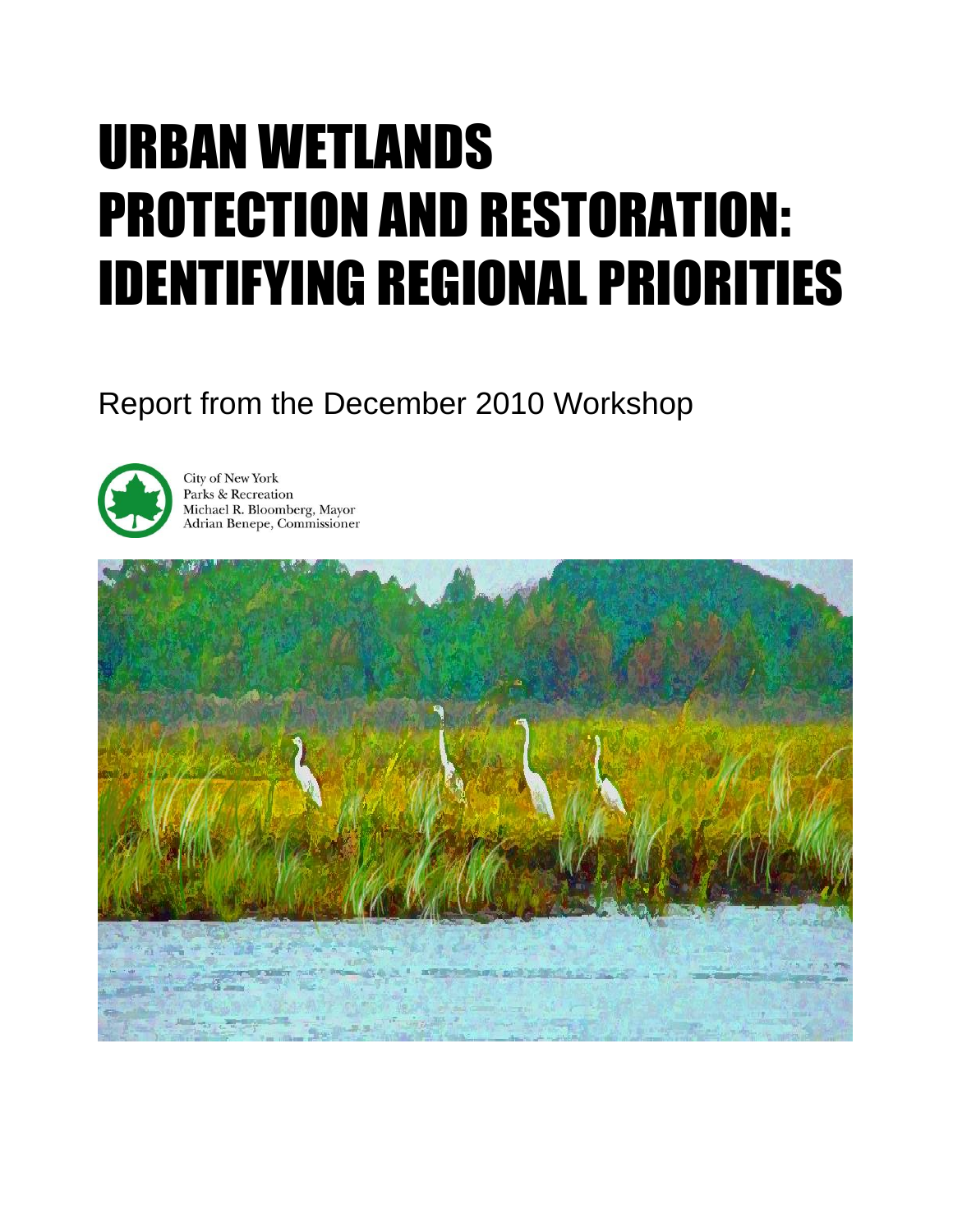#### **URBAN WETLANDS PROTECTION AND RESTORATION WORKSHOP: IDENTIFYING REGIONAL PRIORITIES**

# Columbia University, **December 1st, 2010**

#### **REPORT FROM THE WORKSHOP**

#### **INTRODUCTION**

Multiple planning efforts are underway in the City of New York and in the New York, New Jersey Harbor Estuary region that affect the management, protection and restoration of our wetlands and riparian systems. Within New York City, several agency initiatives are well underway - the Department of City Planning recently completed a revised Comprehensive Waterfront Plan, and the Mayor's Office of Long Term Planning & Sustainability (OLTPS) is preparing the update of PlaNYC 2030 to be released April 22, 2011. A deadline has also been set to develop a comprehensive wetlands protection strategy for New York City by March 2012. In addition, the Green Infrastructure Plan published by the NYC Department of Environmental Protection (NYCDEP) is focused on reducing stormwater runoff from 10% of New York City's impervious surfaces in watersheds with combined sewer systems in an attempt to reduce combined sewer overflows, treat stormwater as a resource, and improve water quality. Wetland system creation, restoration and management is integral to reaching this goal. At the federal level, the Army Corps of Engineers (ACE), the New York/New Jersey Port Authority, the New York-New Jersey Harbor Estuary Program (HEP), and partners are revising and further developing the Hudson-Raritan Estuary Comprehensive Restoration Plan (CRP) to highlight restoration opportunities throughout the region. A common goal in all of these planning efforts is to protect the functions and values of urban wetlands and stream corridors in the metropolitan region and maximize the benefits of these natural areas. To achieve this ambitious goal, wetlands experts across the spectrum of disciplines, from researchers to practitioners, are needed to provide input into this process and to help develop a sound and cooperative strategy and framework for evaluating wetland conditions, prioritizing protection, management and restoration actions, and tracking and evaluating where improvement is needed and where we are successful.

#### **NEW YORK CITY WETLANDS**

#### *Extent*

The wetlands and riparian systems in New York City vary widely in size, type and condition, and include diverse functions from regionally critical habitat for local and migrating birds and fish to flood management and recreation for human communities. Current estimates of wetland areas in the City come from New York State Department of Environmental Conservation (NYSDEC) wetland mapping (1970s, 1990s) and from U.S. Fish and Wildlife Service National Wetland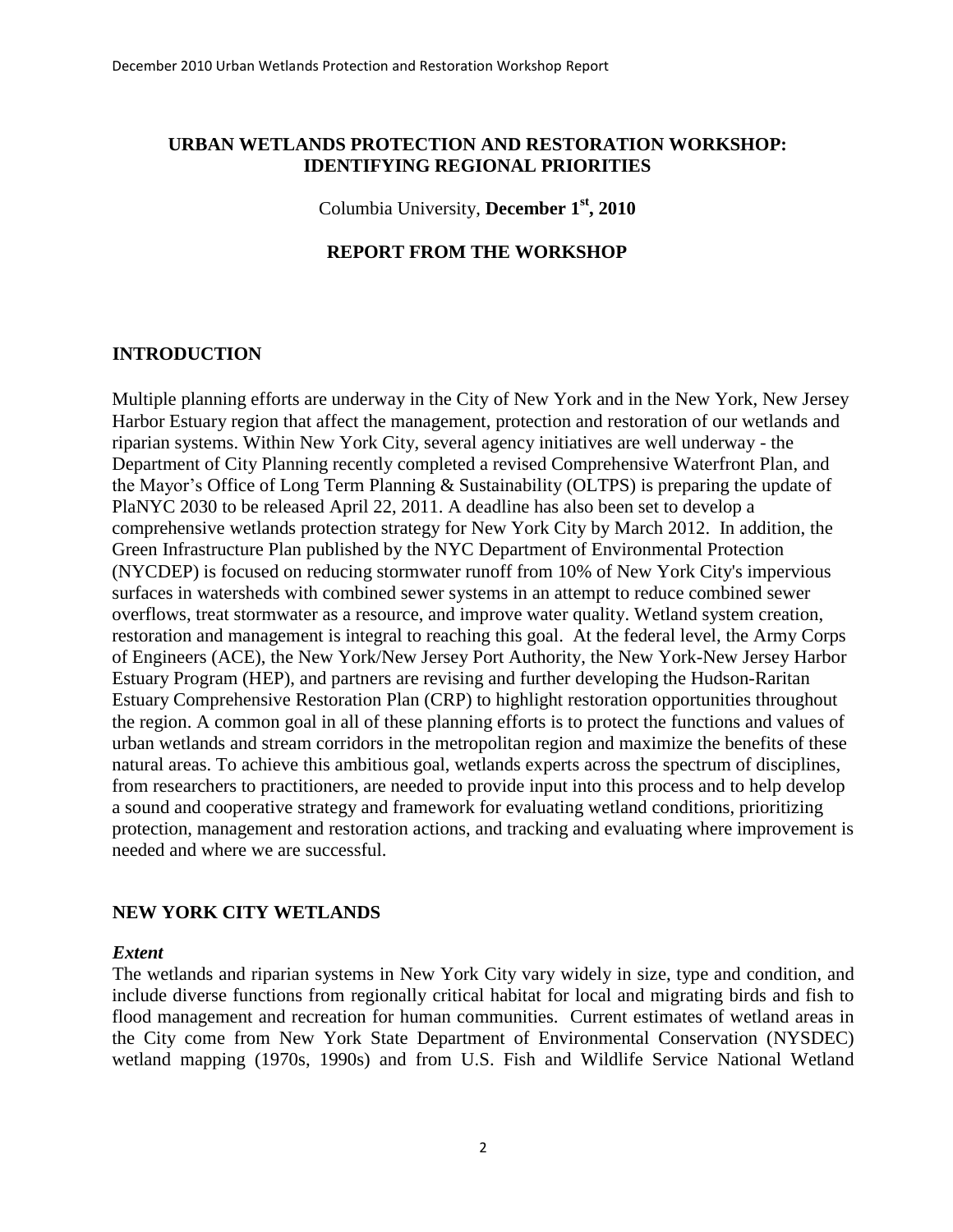Inventory (NWI) mapping  $(1970, 1990, 2004)^1$ . According to the NWI maps, which provide the most recent and most detailed (minimum size of 0.25 acres) wetland inventory, the City has approximately 4070 acres of salt marsh and 1670 acres of freshwater wetlands (~30% emergent wetlands,  $\sim$ 29% open water,  $\sim$ 7% scrub/shrub,  $\sim$ 34% forested wetlands)<sup>2</sup>. The largest wetland complexes are found in Jamaica Bay and the Arthur Kill watersheds, where tidal wetlands dominate. The wetlands in the south and eastern sides of Staten Island, part of the Lower Bay watershed, are dominated by freshwater systems.

In the past century, roughly 85% of the coastal wetlands have been lost in the New York-New Jersey Harbor Estuary<sup>3</sup> and well over 90% of the freshwater wetlands in the city have been destroyed<sup>4</sup>. In addition to wetlands loss, hundreds of miles of riparian corridors were developed, headwater streams were filled and piped, and higher order streams were straightened and disconnected from their floodplains through the typical course of urban development. Comparing current stream mapping to historical mapping<sup>5</sup>, between 40-90% of streams in New York City have been buried or filled at about a proportion equivalent to the impervious area in the landscape. The greatest intact stream length remains in Staten Island, but even there most streams have been extensively modified directly or indirectly. Since the Clean Water Act, the rate of wetlands loss has been dramatically reduced in NYC, as around the nation. Nevertheless, incremental filling of State unregulated wetlands (wetlands smaller than 12.5 acres) and development in the wetland buffer areas has continued. One analysis comparing current development to the regulated wetlands first mapped by New York State in the 1970s suggests 3-9% wetland area has been filled in Staten Island alone<sup>6</sup>. Incremental loss of salt marsh in New York City has also continued due to a variety of on-going environmental stressors and impacts. At seven wetland sites around the city, historic photo analysis from 1974 to 1999 and 2006 show loss rates of 1-2% of the total salt marsh area per year<sup>7</sup>.

Today, most of the City's wetlands are smaller than 3 acres in size, an indication of how fragmented our wetlands are -- they are also hard to protect, as NYSDEC only regulates wetlands greater than 12.4 acres<sup>8</sup>. Further, about 25% (ca. 800 acres) of the NWI freshwater wetlands in NYC do not overlap with NYSDEC mapping, and thus may not be protected by New York State. About 25% of City streams do not lie within wetlands regulated under NYSDEC, and even those that are might not be afforded regulatory protection following wetland delineation in the field since they often do not support obligate wetland vegetation. Despite the potential for headwater, intermittent and ephemeral streams to receive federal protection as "Waters of the United States" under Section 404 of the federal Clean Water Act, restrictions on activities that impact these streams are often not enforced.

# *Management and Restoration*

 $\overline{\phantom{a}}$ 

<sup>1</sup> *Unpublished NRG 2010 calculations from NWIs and NYSDEC wetland maps; Ralph Tiner, personal communication.*

<sup>2</sup> Unpublished NRG 2010, calculations *from NYC NWI data layers.*

<sup>3</sup> Regional Plan Association *2002*

<sup>4</sup> *PlaNYC Wetland Regulatory Gap Analysis*

<sup>5</sup> Unpublished GIS analysis by Eymund Deigel, *personal communication*

<sup>6</sup> Unpublished GIS analysis by Eymund Deigel, *personal communication*

 $^7$  Unpublished NRG 2010, Mushacke 2006, Hartig 2002, 2003

 $^8$  Except where DEC determines wetlands are rare or of unusual value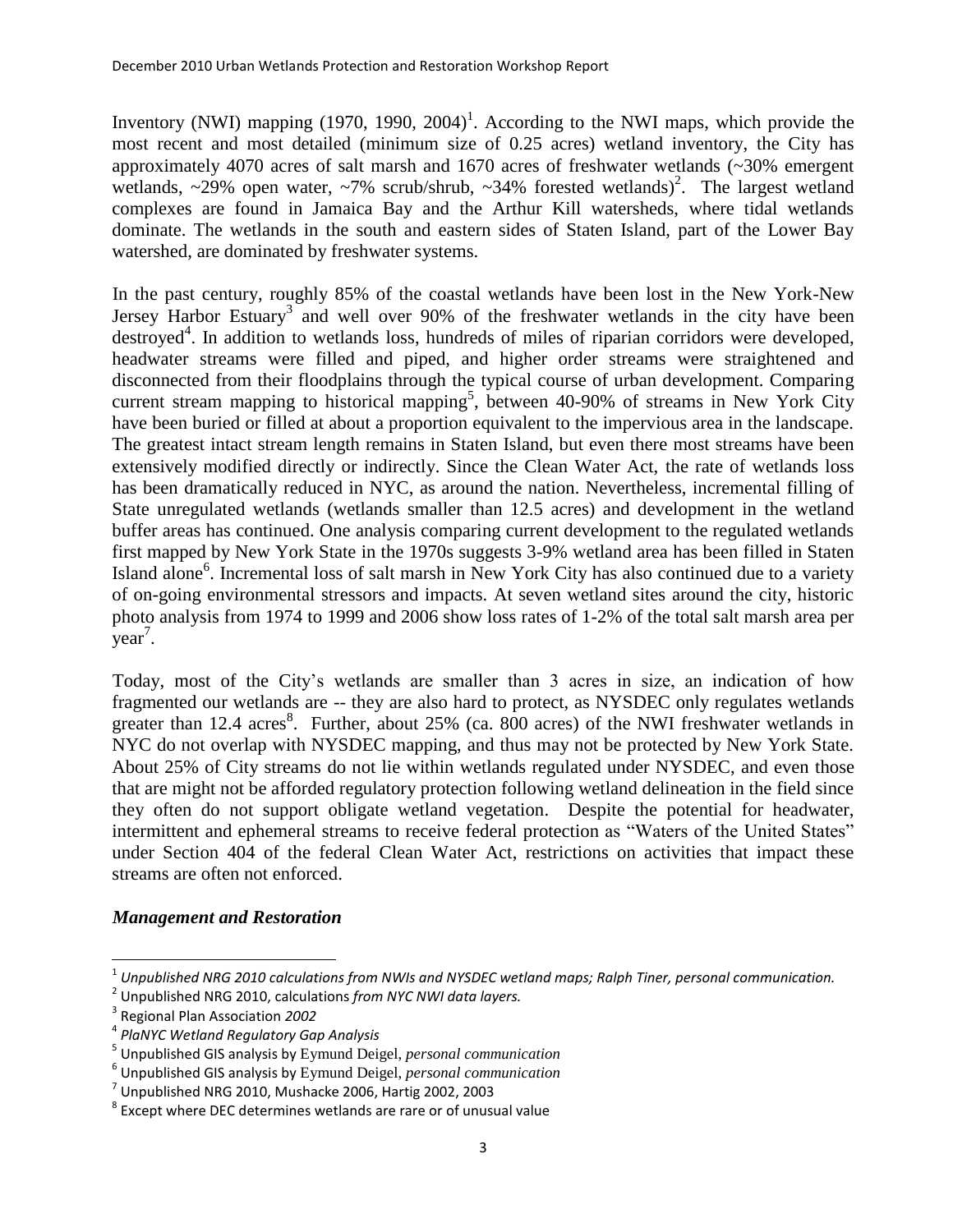Given the fragmented nature of our wetlands and riparian systems, protection, management and restoration is challenging from a political, logistical and educational perspective. NYC Parks' Natural Resources Group (NRG) advocates for conservation, protection, restoration and management of wetlands and riparian systems, and has worked with partner agencies, such as the NYCDEP, NYSDEC and ACE, to implement wetland restoration projects in the City ranging from 1-22 acres in size. The earliest protection and management actions emerged from natural area inventories that led to fencing and removing dumped cars from forests and wetlands. In the 1990s, wetlands restoration efforts in the City were driven by spill response or outfall remediation (Arthur Kill and Willow Lake). Restoration projects continue today focusing on re-establishing appropriate hydrologic regimes, soils, and native wetland vegetation communities through fill removal, regrading, clean soil placement, native plant installation, erosion control and invasive plant management.

Cost effective opportunities for restoration are increasingly difficult to find today, with high costs (and sometimes environmental impacts) of fill removal, site constraints, limited space, and competition for land. The establishment of sound, sustainable management and restoration goals is particularly challenging in our highly urban context with on-going environmental stressors and often-conflicting objectives for restoration. To prioritize sites and types of projects for restoration in the future, we need to better understand the constraints and potential for restoring a variety of ecological and social functions, and how these can be functions can be measured and assessed.

We also need to better understand how wetland ecosystems are best managed and protected as part of our green infrastructure providing these ecological and social services. As any infrastructure, green infrastructure requires maintenance and protection – this is true of our native wetlands, as well as new constructed wetlands systems in the landscape. Together with seeking funding for wetlands restoration and protection, we need to apply for green infrastructure capital dollars that can help with stormwater retention and parkland restoration, furthering the cause of wetlands conservation.

# **WORKSHOP OBJECTIVES AND FORMAT**

The goal of the workshop was to identify the key components of a comprehensive wetlands protection and management strategy that could help provide the framework for addressing the challenges of prioritizing and integrating wetlands protection and restoration. The issues we aimed to address included: objectives for wetland and riparian functions and conditions; assessment needs and techniques; protection, management and restoration priorities; and data gaps. Speakers from NYC Parks, the NYC Mayor's Office of Long Term Planning and Sustainability, the NY/NJ Harbor Estuary Program, and the NYSDEC at the beginning of the conference provided a background about the city, state and federal programs and policies relating to wetlands and aquatic resource protection and restoration. Presenters from the Columbia University, the National Oceanic and Atmospheric Administration (NOAA), Rutgers University, the Delaware Department of Natural Resources (DEDNR), and the U.S. EPA described climate change impacts to wetlands restoration, approaches to analyzing and assessing wetland condition and adaptation opportunities, and restoration efforts to date. Four topics were identified for in-depth discussion in breakout sessions: wetlands assessment protocol, coastal restoration priorities and planning, urban freshwater wetlands and riparian restoration targets, and performance measures in urban wetlands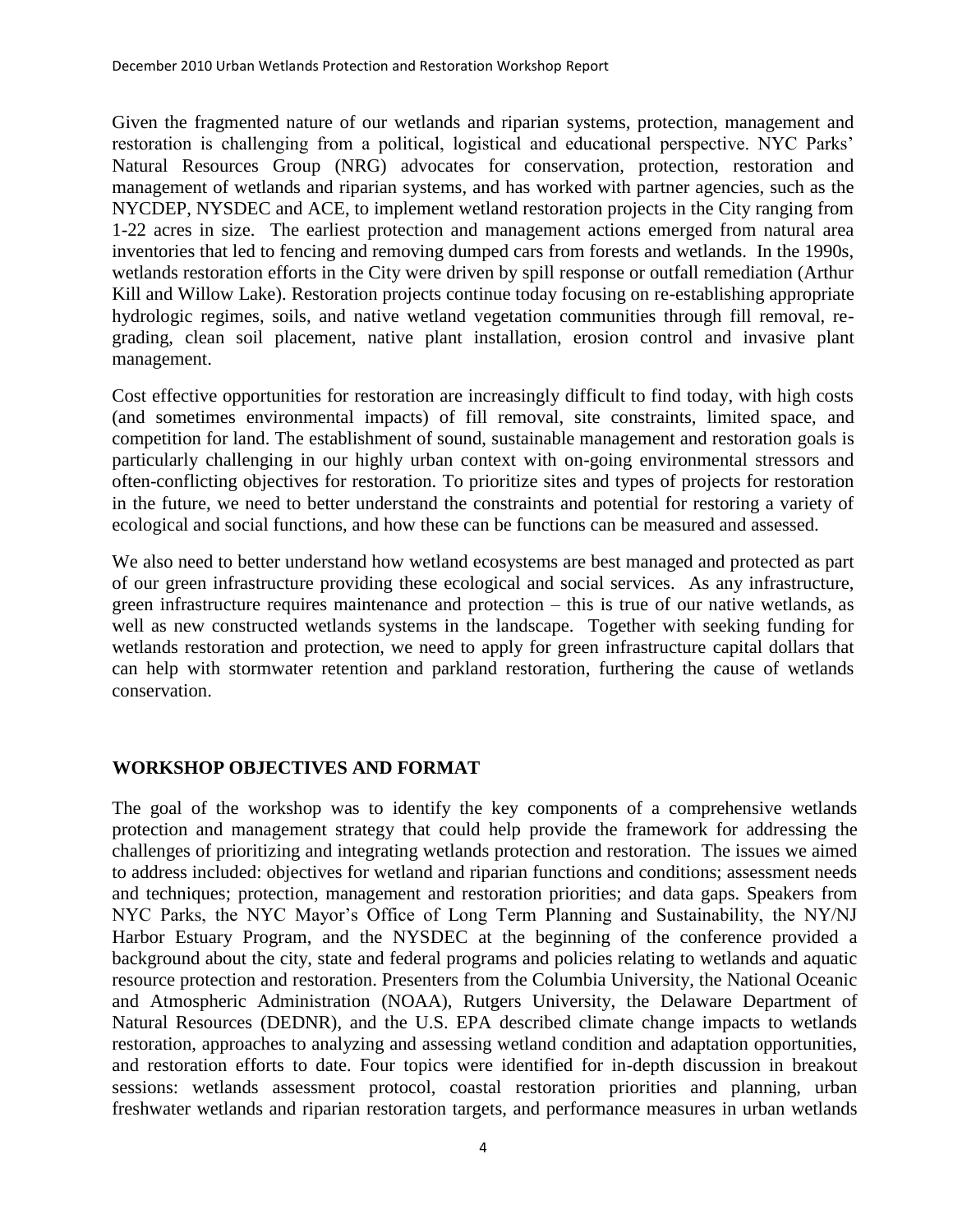restoration case studies. Presenters started each session with case studies or other relevant examples. A moderator in each of the sessions led the participants in responding to several questions aimed at helping to identify the most important recommended steps for each topic. Following the breakout sessions, participants reconvened in a plenary session to summarize the discussions in the groups. The U.S. Army Corps of Engineers closed the workshop with a presentation on next steps for the Comprehensive Restoration Planning that will address issues raised in the workshop.

# **SUMMARY OF RESULTS AND RECOMMENDATIONS**

- A conceptual ecological model of wetlands and riparian systems for NYC is needed to guide policy and assessment.
	- o Develop a conceptual ecological model for critical wetland systems and sub-systems.
	- o Identify, as part of the modeling process, stressors, risks and controls on wetland conditions and function.
	- o Identify target conditions for NYC wetlands.
	- o Identify target functions for NYC wetlands and how they can contribute to and be protected by green infrastructure.
	- o Clarify the gaps in the mapping and inventory of wetlands in NYC.
- The condition and function of wetlands in NYC needs to be described and assessed in a way that is clear, uniform, and useful for identifying and prioritizing restoration opportunities and evaluating restoration success.
	- o Select metrics with clear, demonstrated relationships among measures of condition, management actions and objectives.
	- o Establish reference, or best obtainable, sites/conditions to anchor and calibrate metrics.
	- o Completely analyze data already collected to identify, potential reference sites, impacts and management implications.
- Coastal or tidal wetland assessment is a priority given the impacts of Sea Level Rise and requires coordination between researchers to agree on critical metric and improve our collective spatial understanding of wetland condition.
	- o Develop objectives for tidal rapid assessment in field based on Delaware protocols.
	- o Increase the spatial coverage of accretion and elevation data available
	- o Assess potential horizontal migration opportunities using mapping techniques demonstrated by Rutgers in NJ, or TNC on Long Island and elsewhere.
	- o Verify how tidal restoration designs are currently addressing this issue.
- Wetland restoration projects should develop from and be prioritized according to clearly identified needs, clearly stated objects, and science-based expectation of outcomes and performance.
	- o Agree on performance metrics for restoration objectives and assure these metrics correspond with conditions assessment metrics that reflect functions of interest.
	- o Coordinate with the Hudson-Raritan Comprehensive Restoration Plan and Restoration Feasibility Studies to develop consensus for criteria and metrics.
	- o Coordinate with NYS DEC in developing metrics needed for assessment and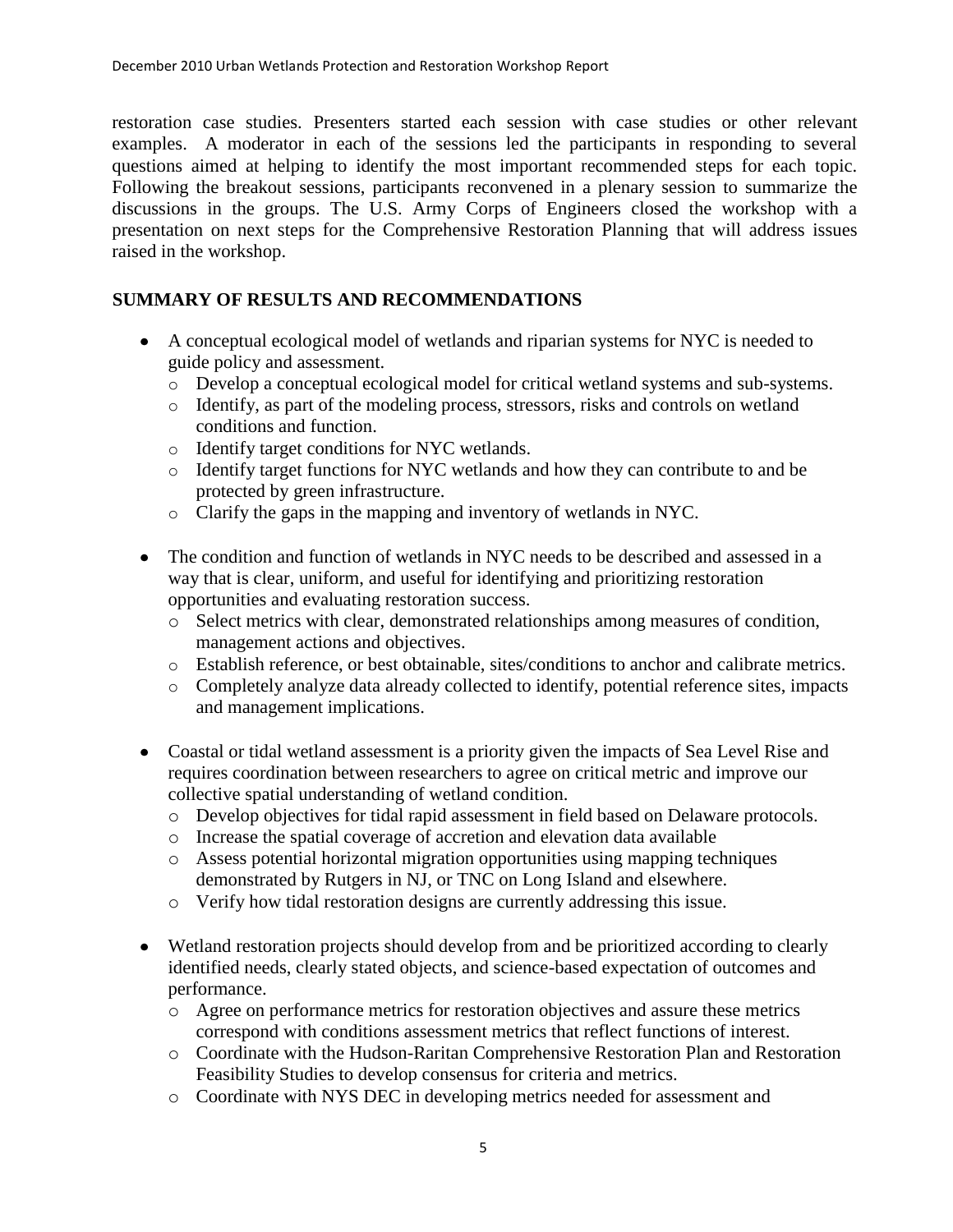restoration to meet regulatory requirements for protection.

# **ACTION ITEMS**

- Initiate quarterly meetings in conjunction with the HEP restoration workgroup, inviting relevant experts and stakeholders from the Dec  $1<sup>st</sup>$  workshop, to cooperatively set priorities and determine necessary steps, including:
	- o Integrating comprehensive wetland protection restoration and management recommendations into the CRP framework.
	- o Developing a conceptual model to describe NYC wetlands ecosystems and inform target conditions.
	- o Identifying objectives (e.g. management and restoration goals) that a wetlands assessment that can be built upon.
	- o Review appropriate conditions assessment protocols that can meet objectives identified
	- o Identifying priority wetland ecosystem types, locations and projects.
	- o Secure funding for wetlands assessment and monitoring, protection, restoration and maintenance.
- Meet with the ACOE, HEP and NOAA to develop clear definitions of information needed to assess restoration opportunities and track completed restoration projects:
	- o Current impacts / degraded conditions.
	- o Processes / actions through which degradation / impacts will be reversed.
	- o Restoration/management targets habitat types and conditions.
	- o Restoration performance standard metrics.
	- o Anticipated maintenance and adaptive management needs.
- Develop criteria for selecting sites for additional SET installation and establish technical advisory group, beginning with conference call of SET users.
- Arrange for training on the Delaware Tidal Rapid Assessment Protocol to get a better understanding of the details of the methodology and applicability for objectives in NYC context.
- Seek mechanism and funding for improved elevation to be used in coastal inundation, hazard assessment and marsh migration analysis,
	- o Work with Mayor's Office to determine extent to which existing LiDAR data covers coastal wetland areas and if and where data gaps exist for specific analyzes.
	- o Review applicability of TNC analysis of Long Island Sound shorelines, including NYC at the far western edge of LIS for prioritizing salt marsh protection.
	- o Determine data needs and funding mechanism to conduct horizontal marsh migration analysis to determine the few locations in NYC where this adaptation strategy may be feasible.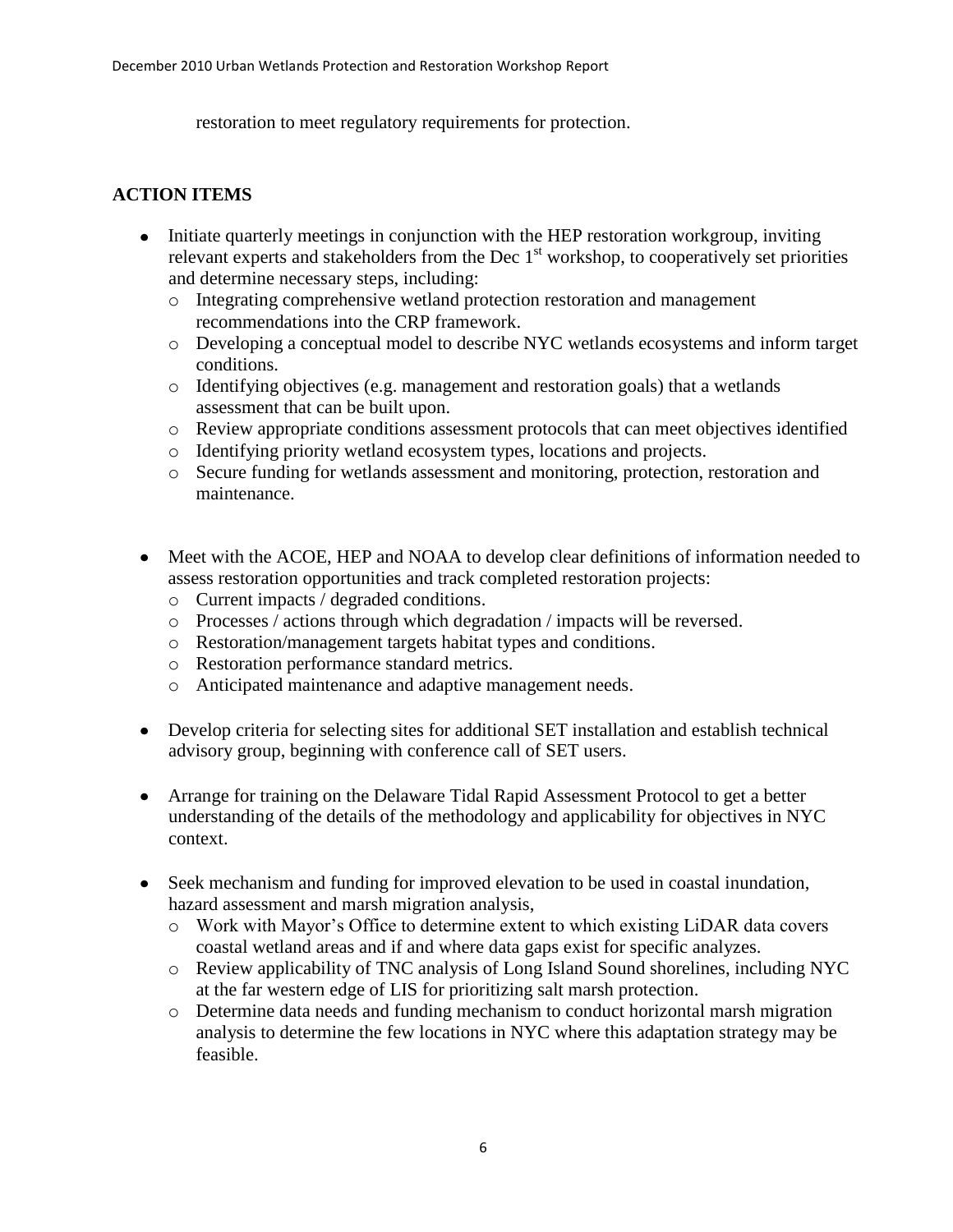December 2010 Urban Wetlands Protection and Restoration Workshop Report

Identify opportunities to promote green infrastructure in wetlands and aquatic system protection, as well as in the expansion of wetland system functions throughout the landscape.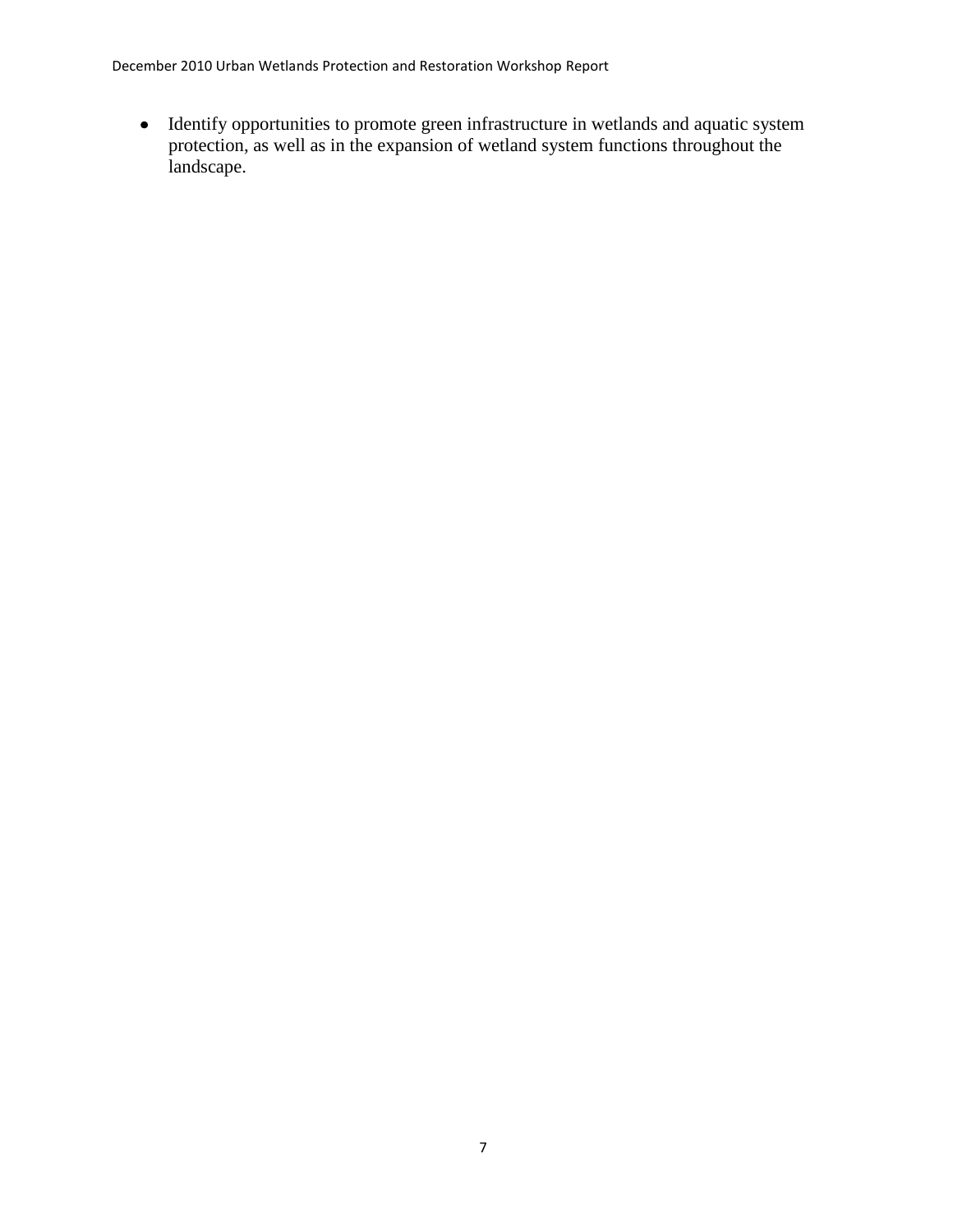# **BREAKOUT GROUPS (A-D) SUMMARIES**

#### **GROUP A. WETLAND RAPID ASSESSMENT PROTOCOLS (RAP)**

# *David Maddox, Moderator Marit Larson and Amy Jacobs, Presenters*

**GOAL:** Discuss and agree upon feasible objectives for a Rapid Wetland Assessment Protocol (RAP) in support of wetland protection and restoration planning in our urban context.

**PREMISE:** To improve our management and protection of wetland and riparian systems and to set appropriate management and restoration objectives and priorities, we need to better understand the conditions and functions of wetlands in NYC and the urban metropolitan area. We need to know how conditions are changing over time, the relative condition of the different types of wetlands in the urban landscape, and the ecological and physical processes and stressors that are controlling their conditions and functions to make the best decisions for individual sites as well as for whole types of wetlands and riparian system. Given resource limitations, a program to conduct a comprehensive wetlands conditions assessment within NYC or the Hudson-Raritan Estuary Comprehensive Restoration planning regions may not be feasible. However, we may be able to obtain meaningful information about the numerous wetlands in the estuary watersheds using a rapid assessment protocol (RAP). A RAP should be compatible with regional datasets, so that there might be consistency across programs, and should both inform and be informed by planning efforts and regional management questions.

# **GROUP A. RESPONSES TO QUESTIONS**

- 1. **What is the primary goal for conditions assessment and how do we want to use the information?** *To identify wetlands for protection? Identify or prioritize wetlands for restoration? What management questions do we want to answer or decisions do we want to make?*
	- Inventory / Survey: document distribution, abundance and change (from existing mapping) in wetland type and area.
	- Document relative condition (using metrics that incorporate indicators of function) defined as departure from reference (best reasonably obtainable conditions) and identify impaired functions (e.g. loss of ecosystem services). Determine condition of:
		- 1. Wetland types (coastal, freshwater emergent, swamp forest, scrub-shrub, open water). Which wetland types are typically in best condition / most resilient?
		- 2. Significant wetland areas / complexes (Jamaica Bay, Arthur Kill, Pelham Bay, Alley Creek, Greenbelt, Blue Heron). Which significant regions are in the best condition and within these regions where should we focus our attention?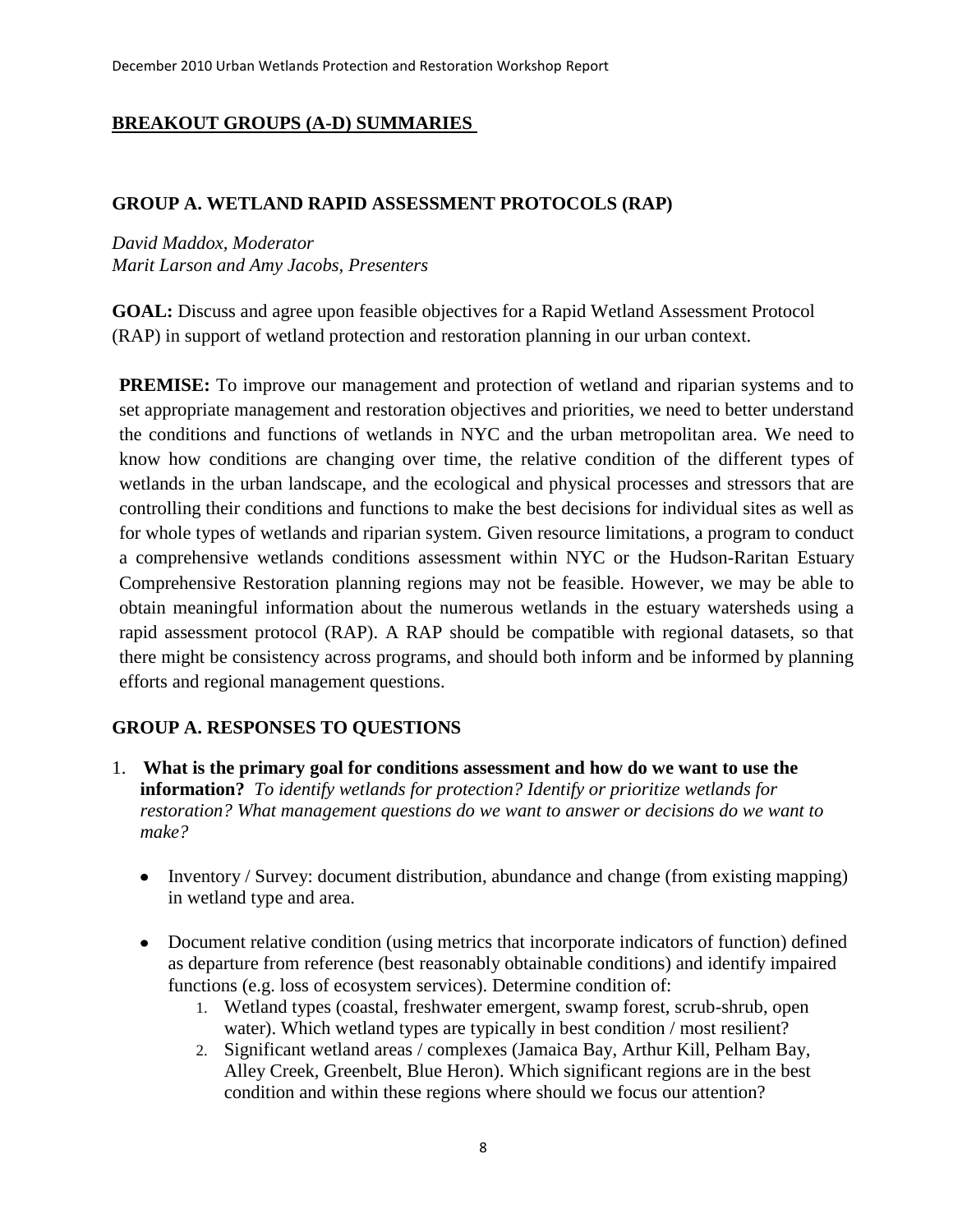• Identify sites for management actions and conditions (associated with functions) where interventions are possible / needed to impact specific ecosystem services.

Actions such as: facilitate horizontal migration by preserving buffer or removing road or culvert; remove invasive plants; increase riparian buffers; excavate fill; limit access.

2. **What kind of sampling design do we need?** Do we survey all wetlands? Statistically sample condition? Focus on a subset of wetlands for those specific management questions?

For the purposes of an inventory or survey, or characterization of wetland types across the city, a sub-sampling design would be used (probably some form of stratified sampling). To document wetland conditions in a region or subwatershed of interest, all wetlands might be sampled. The sampling design must be developed based on the objectives for the assessment program.

3. **What is a minimum set of metrics that should be applied equally and consistently across sites in the region?** 

Conditional and functional assessment protocols developed across the country provide examples of detailed lists and rationales for choosing metrics. These references should provide the source of metrics selected for the assessment objectives prioritized in NYC. Ultimately, the metric chosen will depend on the final goals of the monitoring and the critical drivers and states identified for the wetland ecosystems of interest.

# **GROUP A. PRIORITY NEXT STEPS**

- Develop a conceptual model for relevant NYC wetland systems and subsystems
	- o Convene relevant experts and stakeholders and hold a workshop to create a useful ecological conceptual model of relevant NYC wetland systems.
	- o Define the ideal state (or best obtainable, i.e. "target") for NYC wetlands (consider wetland type, distribution, condition, function, controlling processes and management).
	- o Identify conditions/state, and the most important controlling factors, stressors, or drivers that cause change, for each wetland type.
	- o Relate management goals to beneficial use / ecosystem functions.
- Refine the goals for wetland assessment in NYC based on the conceptual modeling workshop and management goals and develop a useful and actionable protocol.
	- o Use the model and the assessment goals to define the metrics: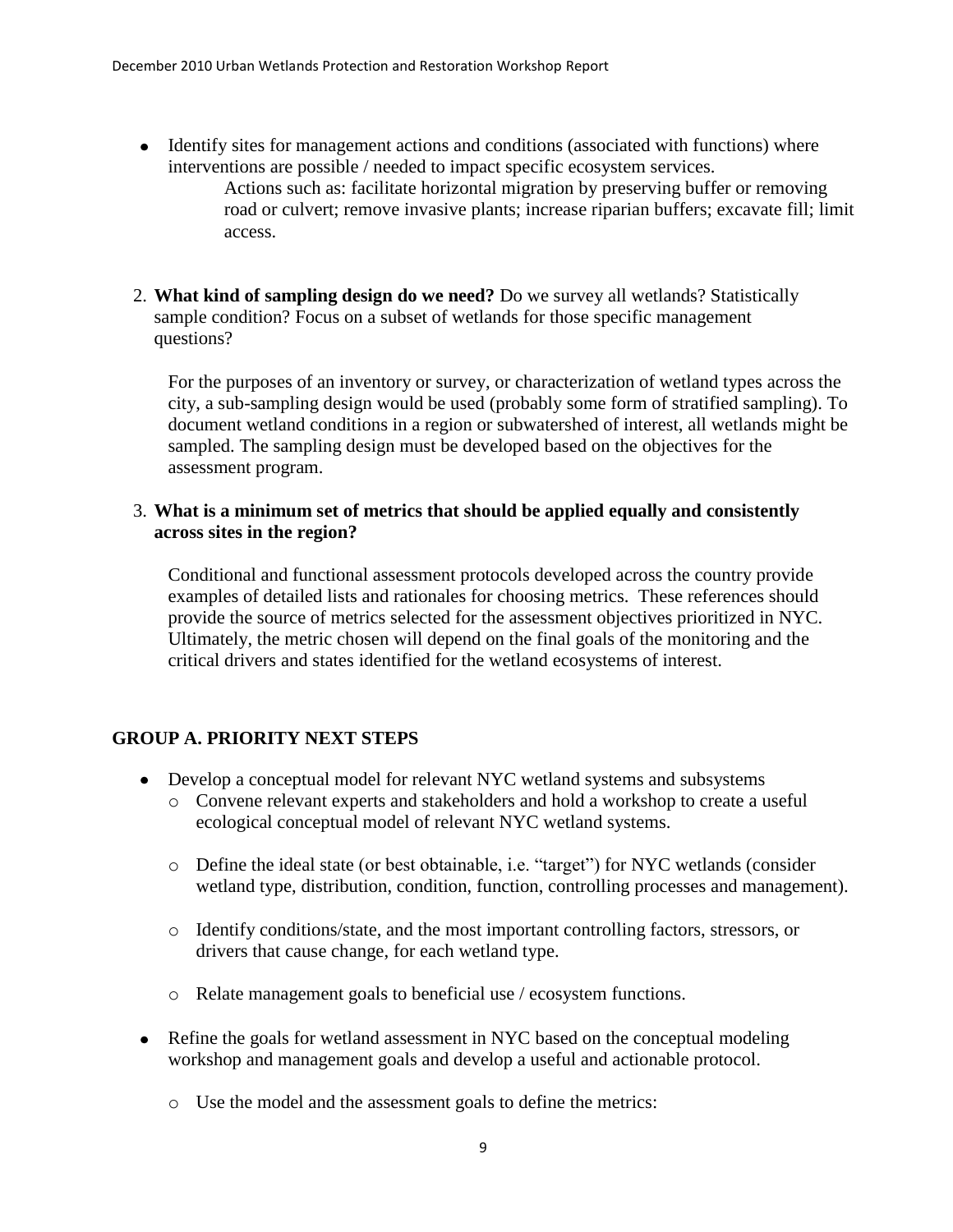- Develop a clear relationship between these measures of condition and the goals
- Use different stressors to create stratified scores that are specifically tied to different goal
- Develop sound criteria for selecting appropriate actions
- $\blacksquare$  E.g. if the objective is to determine where to actively manage, select conditions/stressors to measure which are likely to be most affected by management actions (both positively and negatively).
- o Evaluate assessment methods developed in DE and CA and determine which metrics and what methods work with our model and assessment goals.
- o Make sure that selected stressors/metrics can be effectively/consistently measured rapidly if they are to be part of the rapid assessment (responsible, sensitive, redundant)
- o Establish reference, or best obtainable, sites/conditions. Metrics based on these reference conditions should:
	- Suggest targets for improvement after management
	- Serve as a proxy for function (based on an empirical relationship between condition and function (e.g. Level 3-4 monitoring under the DE DNR protocol)
- Completely analyze data already collected to identify, for example: potential reference/best obtainable sites, potential invasive plant removal needs, or, impaired water quality.
- Propose a plan for coastal wetland assessment
	- o Focus on sub-set of goals that can be achieved with limited available staff resources and partnerships
	- o Schedule tidal wetlands rapid assessment protocol training with DE DNR.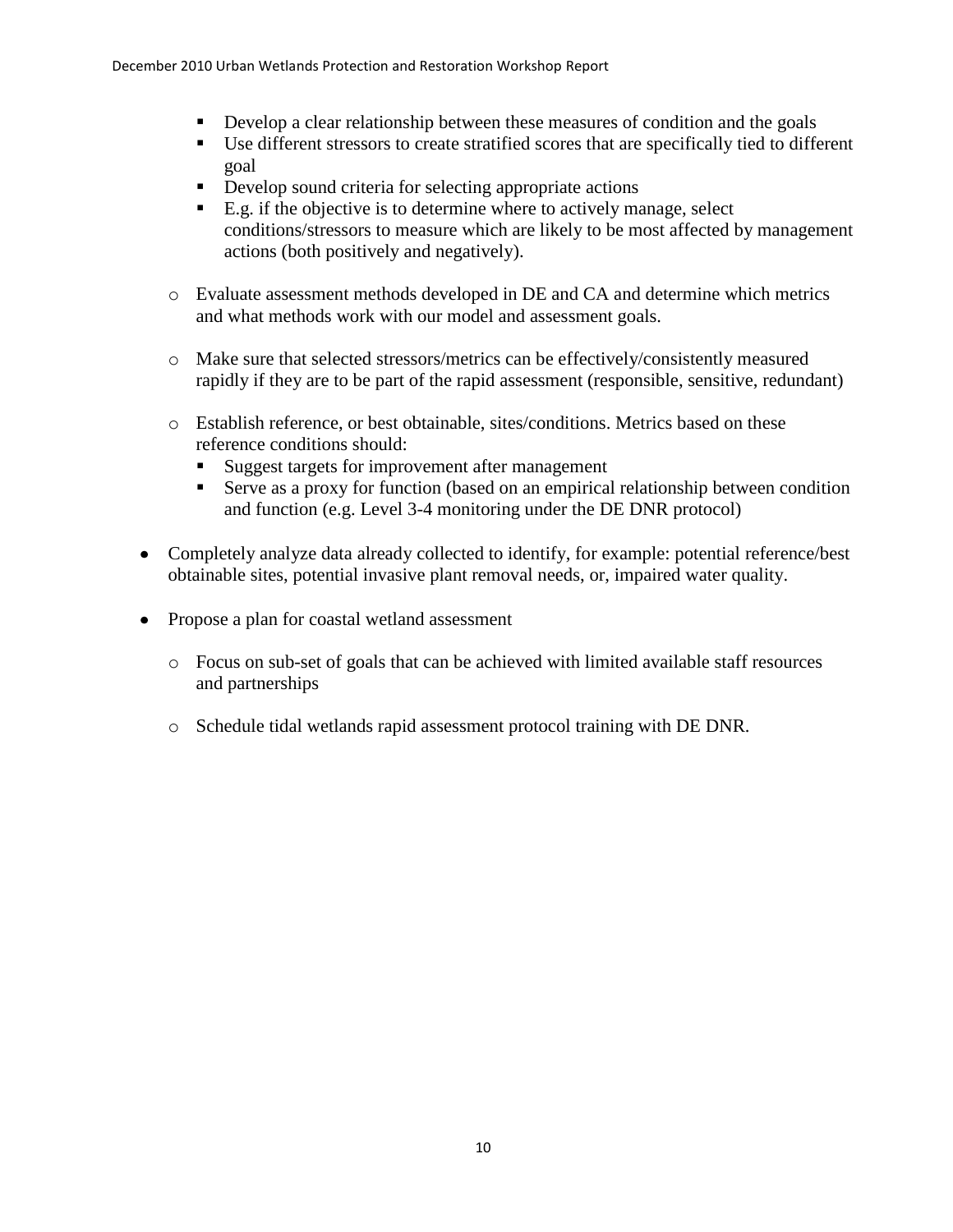# **GROUP B: COASTAL WETLANDS RESTORATION & PROTECTION PRIORITIES IN FACE OF SLR**

# *Aaron Koch, Moderator Nicole Maher, Richard Lathrop, Presenters*

**GOAL:** Identify partners, data needs and strategies for assessing short and long term coastal wetland vulnerability and adaptability to sea level rise (SLR)

**PREMISE:** To maintain healthy urban wetlands in the face of sea level rise, we need to understand which wetlands are likely to be vulnerable and how we might improve the resilience of these areas through restoration or protection efforts. There are multiple inundation mapping and storm-modeling efforts already occurring in the region by various agencies under various jurisdictions with different objectives. We need to be clearer about what these scenarios mean for short and long-term wetland vulnerability, what our options are to protect them, and what this means for the way we manage and prioritize efforts. Part of the effort to understand what these scenarios mean will be to monitor a variety of wetlands with different known influences and evaluate their ability to keep up with SLR. Evaluation of wetland viability will likely be easier in areas where sediment elevation (SET) tables are being installed, as it is very difficult to determine solely by visual assessment whether or not a marsh has enough "elevation capital" (an apparently healthy marsh could in some cases be highly vulnerable to SLR). Our options to protect marshes include removal of barriers to upland migration, shoreline realignment (retreat), and enhancement through sediment trapping, or even beneficial use of dredge material to augment subsiding marshes.

# **GROUP B. RESPONSES TO QUESTIONS**

- **1. What do we need to know (what parameters should be measured) to assess tidal marsh vulnerability and maximize protection & functions of coastal wetlands?** Who is collecting this information now?
	- How extensive are our tidal wetlands—an updated wetland inventory is needed
		- o The current National Wetlands Inventory (NWI) produced by US Fish & Wildlife Service is based on aerial photographs from the mid-1990s for Staten Island and the Bronx and from 2004 for Brooklyn and Queens.
		- o NYSDEC wetland mapping was redone in 1999; however only the 1974 mapping is official for jurisdictional purposes.
	- $\bullet$  How vulnerable are our wetlands to sea level rise (SLR) this requires information on sediment inputs, accretion rates, belowground, etc.
	- If our local marshes cannot keep pace with sea level rise can they shift inland (including through impediments removal) to ensure long term habitat survival.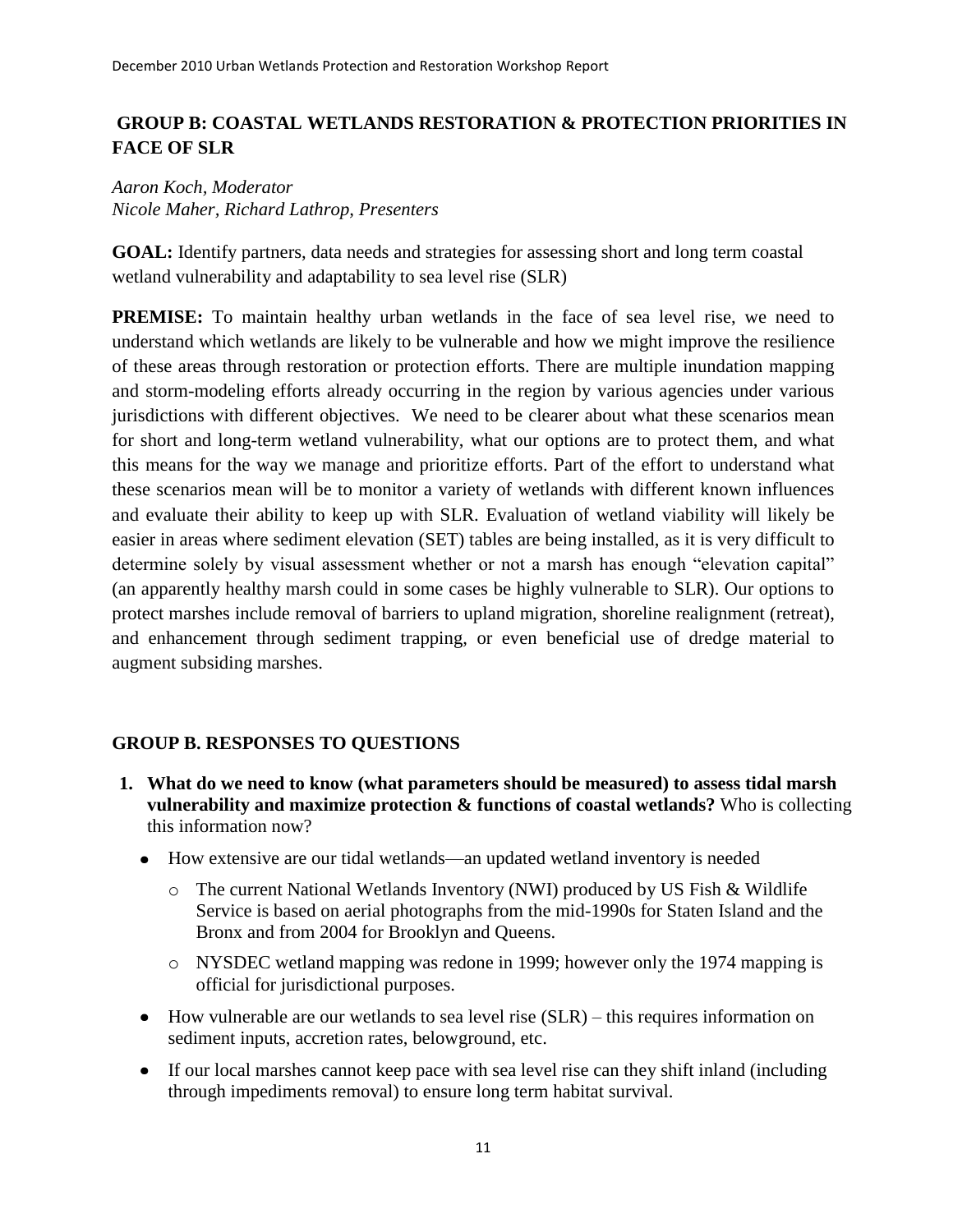- Two models to assess salt marsh habitat vulnerability were discussed. The Rutgers model could likely provide a quicker, larger-scale assessment of vulnerability whereas the TNC approach may be better for finer resolution applications.
	- o The Nature Conservancy (TNC) in Suffolk County, in partnership with NOAA's Coastal Services Center, Columbia's Center for Climate Systems Research/GISS, Pace's Land Use Law Center, and the Association of State Floodplain Managers, is using LiDAR data, multiple sea-level rise scenarios, and geo-referenced aerial imagery to show likely range of inundation and impediments scenarios.
	- o Richard Lathrop, at Rutgers, demonstrated a GIS technique for assessing vulnerability, applying a 500 m buffer retreat zone surrounding marshes. If there is a constraint (e.g. "developed" land cover or roads) along this buffer, that portion is categorized as "limited by development constraints." SLR scenarios are overlaid onto these maps to show areas where impediments and sea level rise combine to create high vulnerability.
- **2. How we can leverage or add to existing monitoring, modeling and mapping efforts to get this data?** (e.g. SET monitoring network, SLAMM model, filling gaps in LiDAR data)
	- Models
		- o Evaluate if the Rutgers and TNC models can be used for a coarse initial vulnerability assessment without more detailed elevation data.
		- o Sea Level Affecting Marshes Model (SLAMM) can be added to the TNC model to include accretion rates to incorporate a more accurate idea of vulnerability.
	- Elevation data
		- o Use SETs to determine a wetland's "elevation capital." NPS has several years of data from SET benchmarks in Jamaica Bay. NYCDPR has started to collect data from SET benchmarks at Pelham Bay Park and Udall's Cove Park.
		- o It was noted that there is still a great deal of uncertainty associated with LiDAR data when applied to marsh elevations. The error margin can be larger than expected.
	- Identify where coastal / tidal restoration efforts can be aligned with city flood protection efforts and provide a potential source of funding in the future.
- **3. What viable strategies are available for adapting to SLR** (sediment nourishment, landward migration, adjustments to restoration design, etc.)**?**
	- Removal of impediments for priority marshes. Using proposed Rutgers and TNC mapping tools, impediments could be prioritized for removal.
	- Shoreline realignment (aka shoreline retreat): initiatives needed to identify areas where planning and zoning should be changed to prevent future harm to both wetlands and structures.
	- Sediment nourishment projects including through beneficial reuse of dredged material (e.g. NPS with ACE and other federal and state partners are augmenting marshes at Elders Point East and West to restore subsided marsh islands).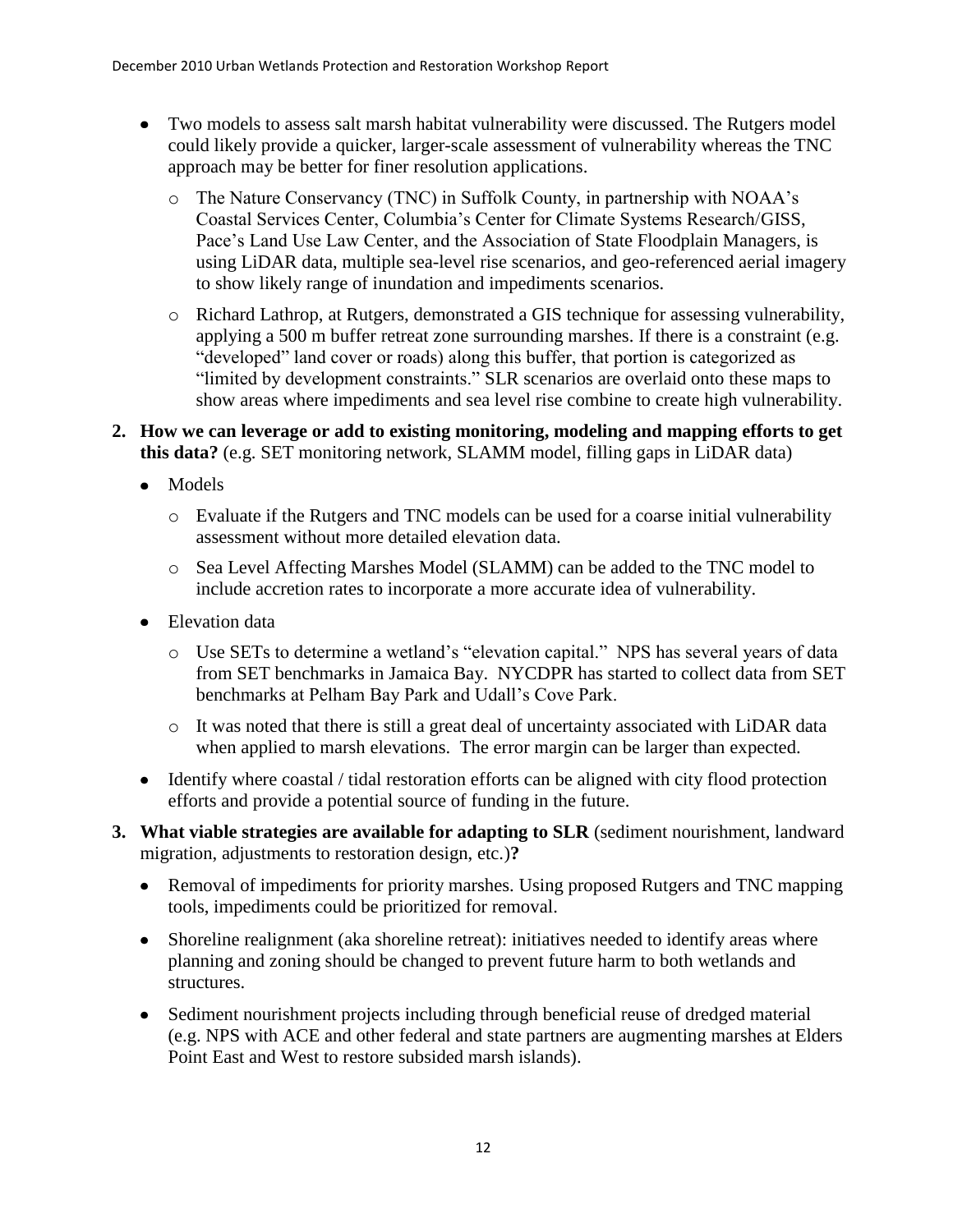- Using living shorelines and breakwaters in restoration designs was not discussed explicitly, but could hold promise for certain sites for attenuating wave energy. These tactics cannot combat SLR, but may build resilience by reducing erosive action in certain areas on a caseby-case basis.
- **4. How should we prioritize candidate sites for the above strategies - restoration, upland protection, or other action** (e.g. SLR inundation, distance from to first landward migration barrier, sites with most Targeted Ecosystem Characteristics - TECs, etc.)?

Prioritization should take into account subsidence rates, the ecosystem services provided by that marsh (including public education), and the restoration/protection potential.

# **GROUP B. PRIORITY NEXT STEPS**

- **Improve our understanding of the effects of SLR on marshes harbor-wide**
	- o Advance elevation and accretion data and understanding in tidal marshes.
	- o Increase coordination between existing accretion, nutrient loading, and sedimentation-transport research to improve our collective spatial understanding of wetland condition vulnerability.

# **Determine viable adaptation strategies for the long term**

- o Examine and review existing policies to determine if new policies are warranted for:
	- **Proactive planning and reactive post-disaster realignment options for** surrendering low-lying built areas to new marshland.
	- Shoreline realignment (retreat) or rolling easements if appropriate in NYC.
	- Citizen education about climate change adaptation.
	- Streamline opportunities for conducting beneficial reuse of dredged material. Elders Point Marsh is a case study for difficulties and successes.
	- Evaluate ways to minimize impacts and expand potential benefits from harbor deepening on restoration activities.
- o Identify impediments to upland migration of salt marsh
	- Develop a proposal to use Rutgers model for a larger-scale assessment of vulnerability, or a model similar to that used by TNC in Suffolk County for a smaller pilot area.
	- Assess the feasibility of removing or minimizing certain impediments through removal or new or upgraded infrastructure (such as culverts).
- **Identify restoration and protection priorities.** 
	- o Informed by data highlighted in priority action #1, determine best-bet actions for continuing to restore degraded and protect healthy wetlands over the long-term.
	- o Review current restoration methods to determine whether targets, designs or protocols need to be changed to reduce or delay adverse SLR impacts.
	- o Analyze where flooding and inundation of wetlands from SLR can cause severe economic impacts and consider applicability of sediment nourishment (such as occurred at Elders Point).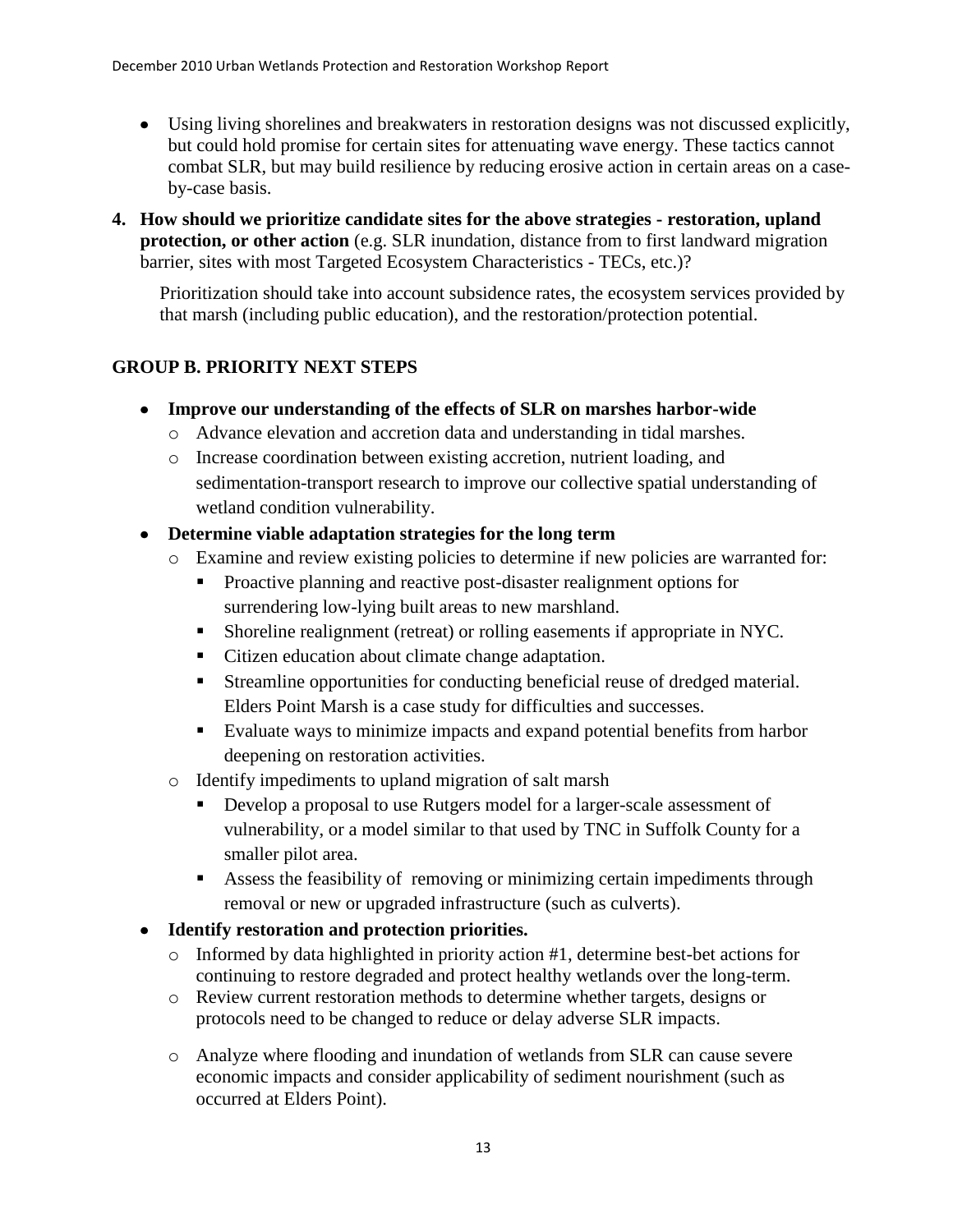# **GROUP C. PROTECTING AND RESTORING URBAN FRESHWATER STREAMS AND WETLANDS**

# *Ellen Pehek, Moderator*

*Ellen Pehek, Shandor Szalay and Lance Butler, Presenters*

**GOAL:** Develop criteria for prioritizing urban freshwater wetlands & riparian restoration – what functions and values are we trying to protect and achieve.

**PREMISE:** From both **w**ithin NYC and the Hudson-Raritan Estuary there are thousands of acres of relatively small freshwater wetlands (from <1 to over 12 acres in size), or roughly 2% of the pre-European wetland extent. Depending on their size, configuration, condition, level of disturbance, hydrogeomorphology and position in the landscape, these wetlands provide a variety of functions including refuge, rearing, breeding and forage habitat for myriad aquatic system dependent and upland species, forage sites, corridors for wildlife passage, ecological biodiversity, seed banks, cooling, water quality polishing, storm water detention and retention, and passive recreational habitat. To best manage these diverse, fragmented, wetlands and riparian areas that often do not receive full regulatory protection due to their small size, we need to prioritize our management objectives and strategies.

# **GROUP C. RESPONSES TO QUESTIONS**

- **1. What functions and values are most critical in our urban freshwater wetlands & riparian systems** (e.g. species specific habitat, biodiversity, stormwater capture/filtration, cooling, passive recreation, aesthetics, etc.)? Do these functions and values ever conflict?
	- Habitat for specific species and communities of species
		- o Dusky and spotted salamander take refuge in the cooler micro-climate of seeps and springs, particularly in an area influenced by the urban heat island effect and/or global warming
		- o Disturbance tolerant species, such as beaver, thrive in naturally accumulating fluvial sediment in floodplains.
		- o Wood frogs live in small, isolated pools, which can be unique to urban areas.
		- o Small wetlands can support locally rare species, such as salamanders, in urban areas
	- Habitat diversity, connectivity, and energy regulation
		- o Ecological dynamism associated with fluvial systems can create new habitat niches and increase habitat diversity.
		- o Natural wetlands, even in urban environments, provide needed space the green infrastructure, such as bio-retention basins, cannot provide.
		- o Riparian or wetland corridors increase access to habitat space for certain species.
		- o Headwater streams provide organic matter processing, and regulation of nutrients, water and sediment downstream.
	- Stormwater and water quality management through retaining natural drainage corridors and depression storage provided by wetlands helps: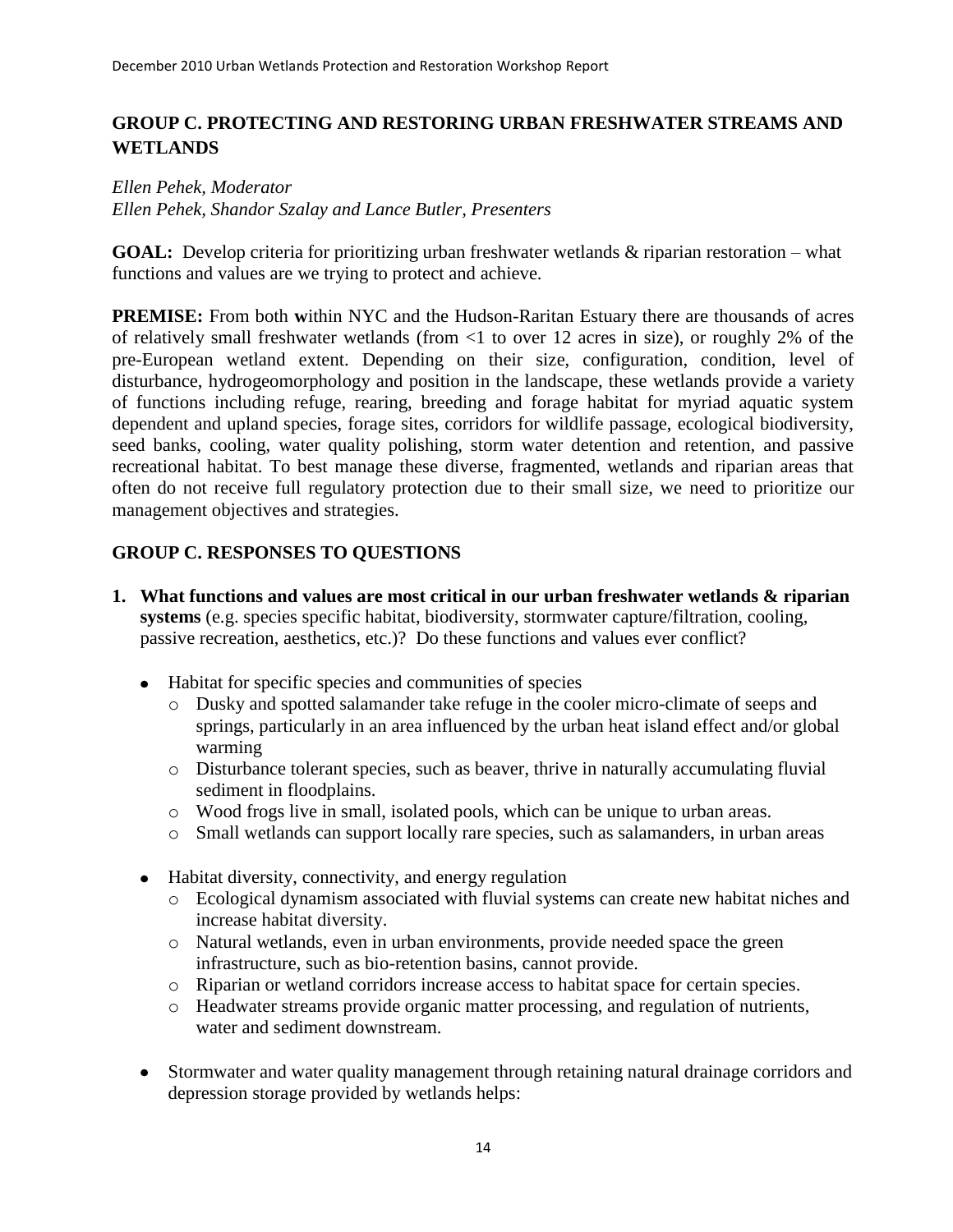- o Slow flow and reduce erosion power
- o Retain stormwater in the landscape for plant uptake and habitat value
- o Reduce flooding locally and downstream
- o Save money on gray infrastructure.
- o Improve water quality by mechanical filtration and biogeochemical processes.
- Public health?
- Educational benefits
	- o show wetland value and functions to urban residents
	- o provides opportunity for outdoor education
- Stormwater management is often seen as the main goal, with biological systems, ecology, & habitat as ancillary benefits. This creates a conflict because sedimentation supports specific species, but dredging is needed to keep stormwater flow at the desired level for stormwater management. Dredging disrupts biological development- sets the grow clock back to zero.

#### 2. **What processes/stressors/ impacts impair these functions and values?**

- Development that disturbs the hydrologic regime the more frequent and higher volume flows.
	- o Some regulation of new development requiring stormwater retention onsite can help mitigate impacts. Problem is laws can have loopholes—as they do in Pennsylvania.
	- o Funding is limited; public development can fund BMPs to help deal with stormwater.
	- o When space is constrained, values have to be weighed and choices made
- Climate change
- Dumping and encroachment (including fragmentation)
	- o ATVs
	- o Not well defined boundaries and trails
- $\bullet$  Invasive plants
- Eutrophication, as result of point and non-point sources and sedimentation
- Deepening or flooding of emergent wetlands
- 3. **What are the most promising restoration and management strategies that address these stressors/impairments?** When should these strategies be applied?
	- Creating wetland and CSO maps, analyze and target:
		- o Wetlands and riparian areas to be protected, such as headwater streams
		- o Wetlands for stormwater management
			- Stormwater utility could be created to pay for wetland maintenance
			- **Private funding for maintenance, such as NYCDEP's Adopt-A-Bluebelt program**
			- Contractor maintenance of wetlands to meet stated goals
			- Appropriate design:
				- Keep the stormwater receiving area small
				- Build sedimentation and accretion into the system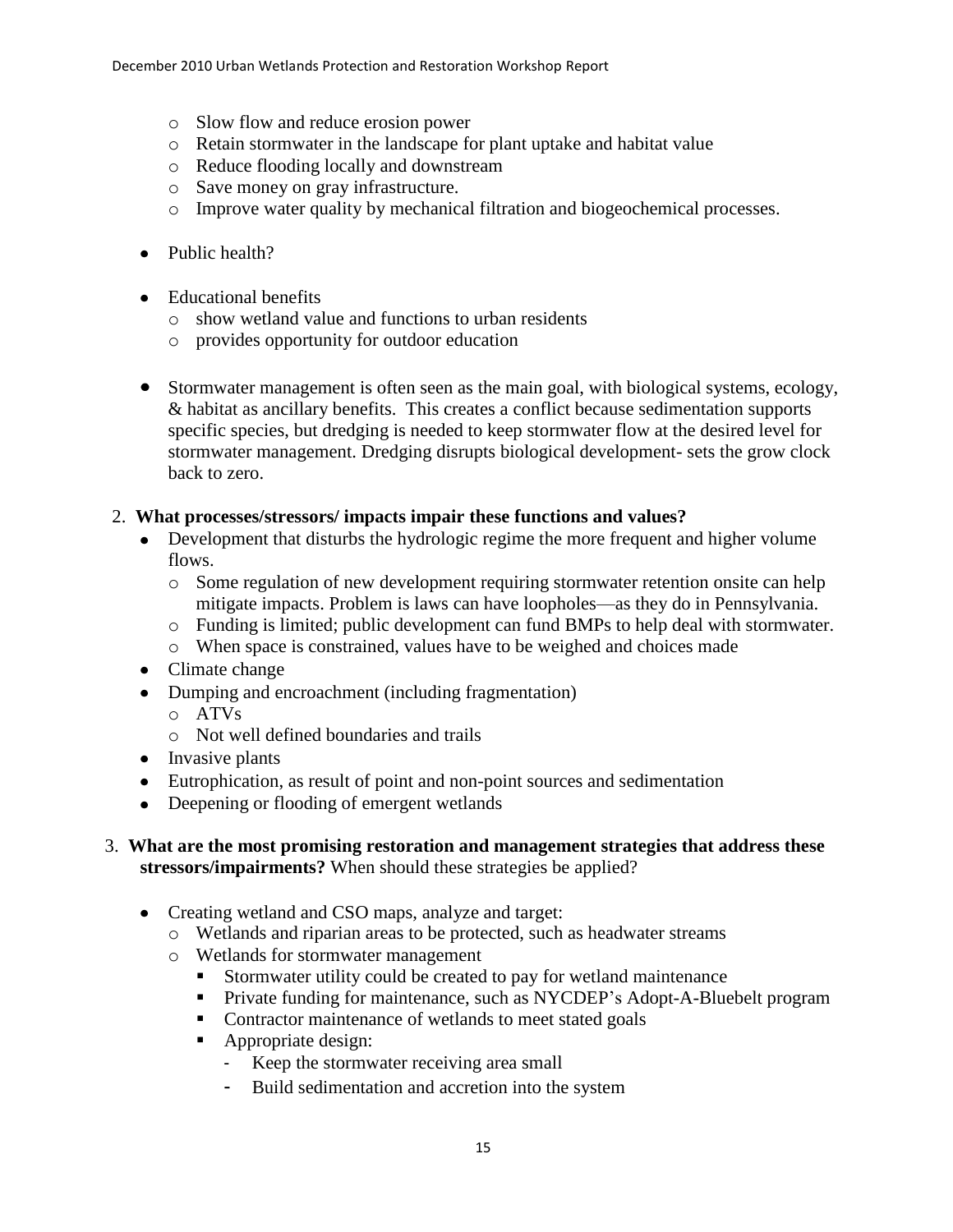- Consider size of wetland vs. size and sediment load in watershed to achieve suitable degree and rate of sedimentation for biological communities.
- o Seeps, wetlands, and springs identified through thermal energy mapping. Used in Philadelphia to detect leaks in pipe infrastructure. It creates a heat signature for different types of wetlands that make them readily identifiable.
- Land acquisition strategies for protection
- Education- educate the public about the ecological and biological value of wetlands
	- o Aesthetics- show how beautiful wetlands can be
	- o Identify neighborhoods by watershed so that everyone knows what watershed they are in, and conduct outreach and education by watershed. Philadelphia has a good example of how this has been done.

# **GROUP C. PRIORITY NEXT STEPS**

- Identify, inventory and map freshwater wetlands (determine if mapping is adequate).
- Assess wetland quality (condition or function).
- Promote importance of freshwater wetlands as green infrastructure, and as beneficiary of green infrastructure:
	- o Natural wetland benefits/ecological services should be quantified to extent possible, and protected and managed as a resource.
	- o Constructed wetland should be promoted for water quality, flood management, and other ecological services; Stormwater must go into an off-line system before going into an existing wetland so that nutrient and sediment loading does not degrade existing native wetlands.
- Consider opportunities for community education; e.g. naming wetlands make people care more about them.
- Advocate for next steps for wetland protection under NYC's Wetlands Transfer Task Force (WTTF).
- Create goals, target sites, and quantifiable restoration or protection targets.
- Consider freshwater wetlands in their watershed context and create additional geographic and community zones for concentrated restoration efforts.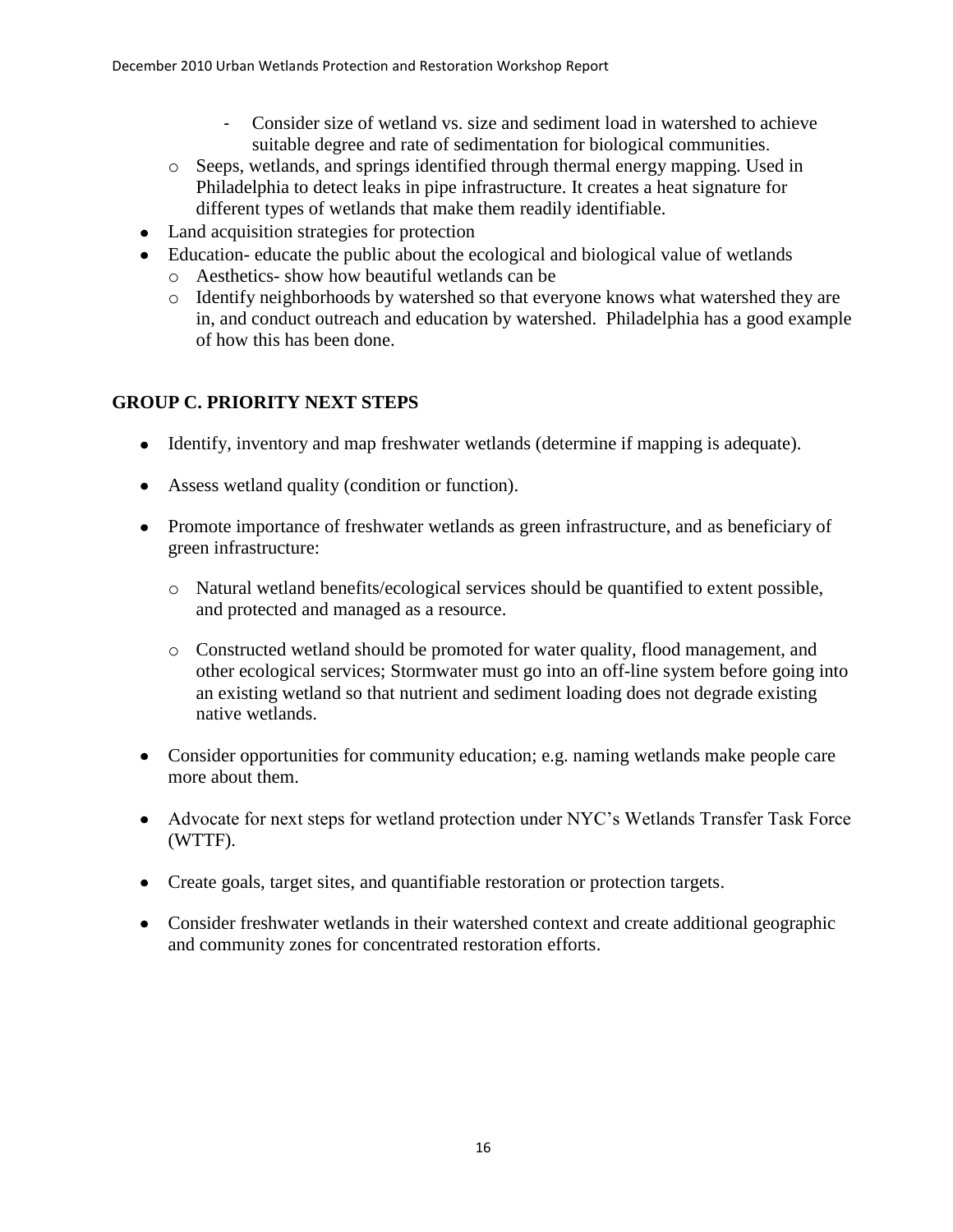# **GROUP D. URBAN WETLANDS RESTORATION CASES STUDIES: DEFINING AND MEASURING SUCCESS**

*Michael Feller, Moderator Sven Hoeger, Terry Doss, Peg McBrien, Bill Young, Presenters*

**GOAL:** Identify key criteria and measures of success (or failure) for restoration projects using examples of salt marsh, shoreline, and freshwater wetland restoration projects in the urban NJ/NYC environment.

**PREMISE:** Wetland restoration projects are mainly conducted to satisfy compensatory mitigation, grant-funded ecosystem and habitat creation or enhancement programs, or as water quality infrastructure. The criteria for measuring success in NY are derived from the NY Department of State wetland monitoring guidelines that prescribe five years of monitoring of flora and fauna. Are existing monitoring schemes suitable for assessing success of projects in the following CRP TECs: 1) Coastal Wetlands, 2) Shorelines and Shallows; 3) Enclosed and confined waters; and 4) Tributary Connections)?

# **RESPONSES TO QUESTIONS**

- **1. What are our main goals, region-wide for wetlands restoration** (i.e. to what end are we restoring)?
	- Restore maximum functions and values as determined from reference site comparisons. Characteristics may include provisions for key species. Crucial is maintaining the appropriate hydrologic regime.
	- Goals for salt marsh restoration are often general and diffuse relating to landscapeand region-scale habitat and water quality issues.
	- Fresh water wetland restoration goals are often particular landscape- and site-scale water quality criteria including flow attenuation, pathogen reduction, nutrient and sediment capture, etc.
- **2. In the light of our experience (case studies), how should we define and measure success for wetlands restoration in the ultra-urban environment?** What are the primary performance standards by which we should measure success (ideally standards relevant to goals for habitat and for ecosystem services)? Over what timeframe?
	- $\bullet$ Survivability and colonization of planted species;
	- Mortality and decrease in plants targeted for removal;
	- Dynamics equilibrium within acceptable ranges (i.e. sediment accretion, slope erosion, or channel migration);
	- Colonization by or benefit to target plant and animal species; and
	- Specific program goals such as explicit water quality criteria.

Responding to needed timeframe—because wetland restoration is an evolving science there is inadequate information to determine if three to five year monitoring requirements is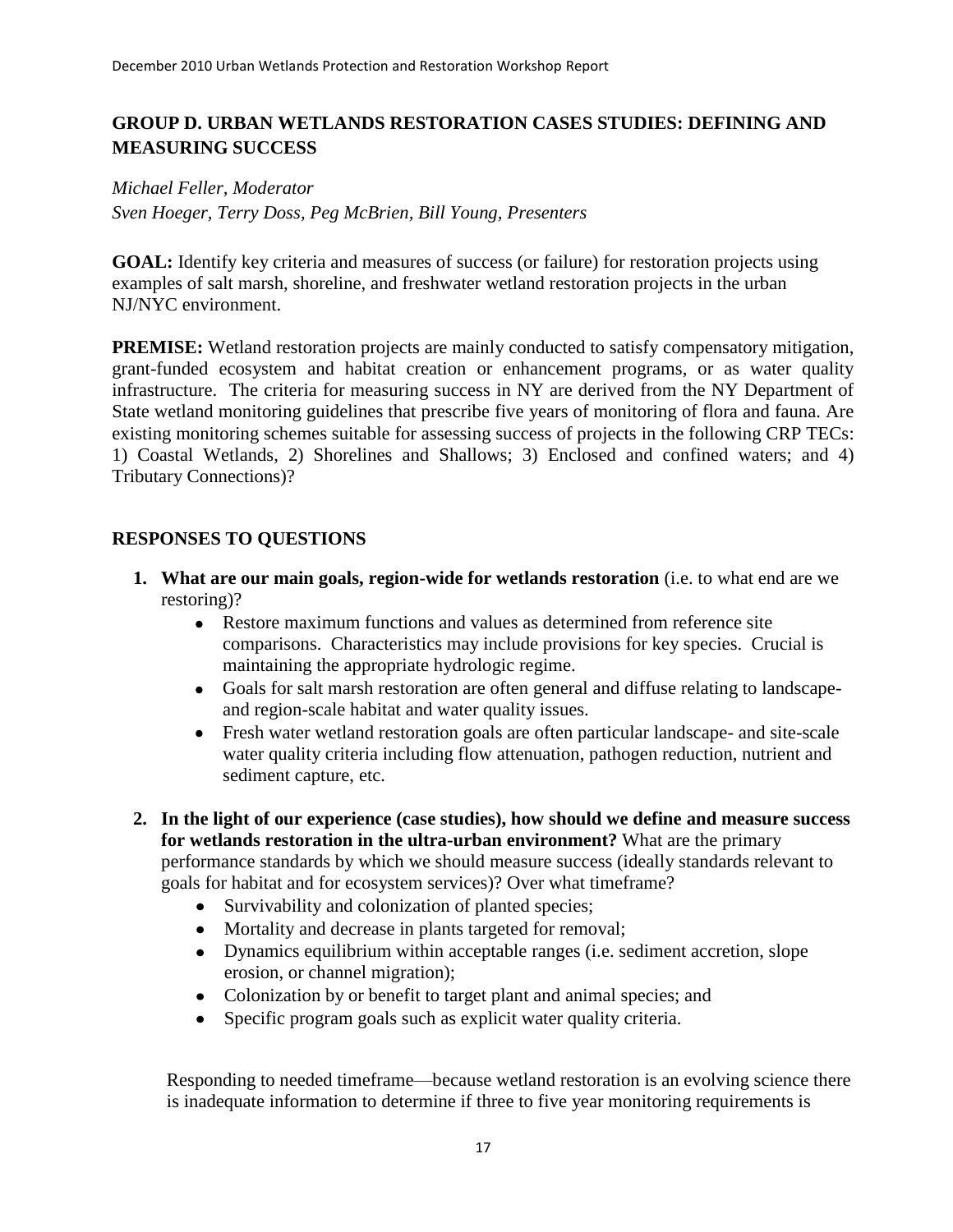appropriate. While initial monitoring helps determine if early restoration targets are met, the longer term stability of a site may not be assured.

#### **3. What are the major barriers to achieving performance standards for each of the 3 TECs discussed here?** Now? In the Future? Why?

- Disturbance to the system from adjacent land;
- Invasive species can be more problematic in brackish and freshwater marshes than in salt marsh restoration where salinity is limiting resulting in less vulnerability to invasive species.
- Lack of personnel resources for needed maintenance and management (e.g. early invasive vegetation management);
- Major barrier is space for inland migration. Steep slopes, roads, other infrastructure limits extent of wetland flux;
- Herbivory.
- **4. What are our main goals, region-wide for wetlands restoration** (i.e. to what end are we restoring)?
	- Flood control;
	- Habitat improvement;
	- Water quality protection and enhancement;
	- Visitor experience (recreation, education).
- **5. In the light of our experience (case studies), how should we define and measure success for wetlands restoration in the urban environment?** (How will we quantify the results of our efforts?) Propose 5 performance standards by which we should measure success (ideally standards relevant to goals for habitat and for ecosystem services).
	- Plant percent cover and species distribution;
	- Invasive species recruitment;
	- Indicator species status;
	- Water quality criteria;
	- Target wildlife inventory.

# **6. What are three priority recommendations for better evaluating restoration success?**

- Three priority recommendations:
- Begin with good baseline data reflecting existing site conditions;
- Use a reference site/system to develop clear goals;
- Develop site-specific monitoring plans employing explicit performance standards geared toward adaptive management practices.
- Formulate consistent, reproducible, practical site management guidelines built with  $\bullet$ consensus between partners and stakeholders.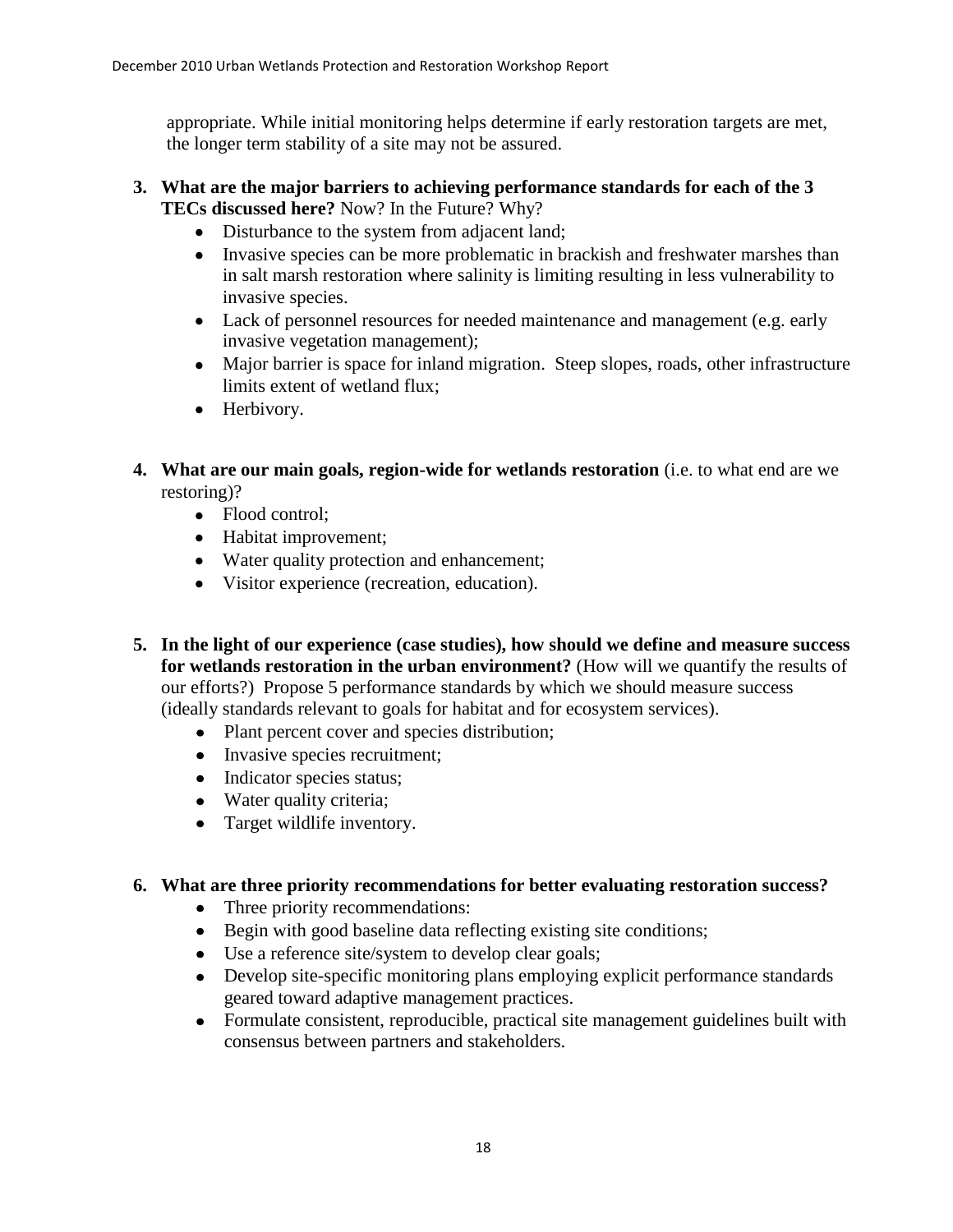# **PRIORITY NEXT STEPS**

- Develop a functional assessment methodology manual based on the best of existing protocols, for example Evaluating Planned Wetlands (EPW), NY/NJ Harbor Estuary Program monitoring guidelines (HEP), NY Department of State (DOS) and others.
- Develop the methodology as a product of consensus created by working group of scientists and practitioners and be based on measurable metrics related to characteristics of reference site.
- In the methodology development, place equal emphasis on the relevant, reproducible monitoring data, as on ensuring that the methodology is practical and easily implemented.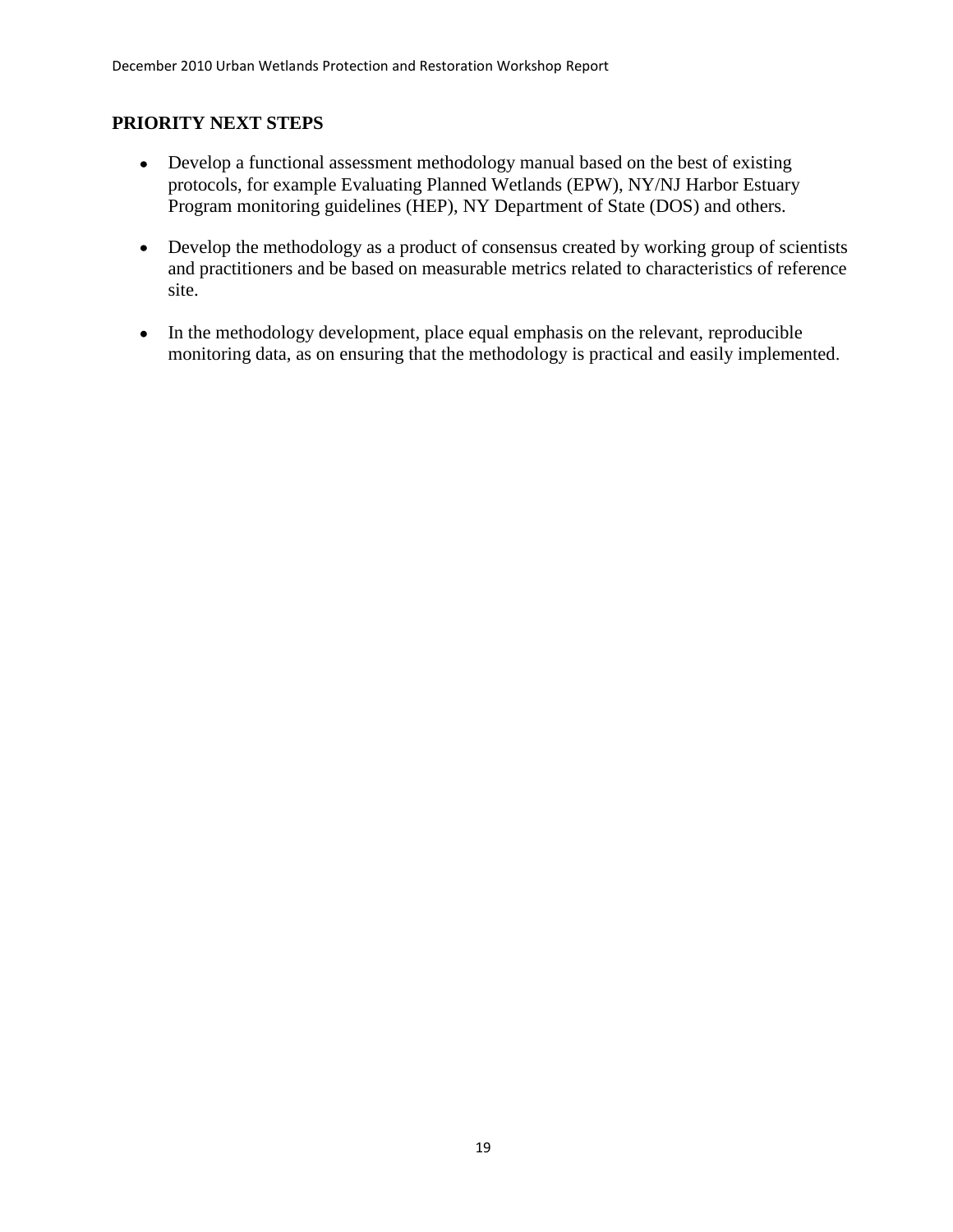#### **Workshop Participants, Dec 1, 2010**

| Name                     | Organization                     | Group | <b>Email</b>                    |
|--------------------------|----------------------------------|-------|---------------------------------|
| Bounds, Kat              | <b>NYC Parks NRG</b>             | A     | Katerli.Bounds@parks.nyc.gov    |
| Drake, Kathleen          | U.S. EPA Region 2                | A     | drake.kathleen@epamail.epa.gov  |
| Jacobs, Amy              | <b>DNREC Div of Water</b>        | A     | Amy.Jacobs@state.de.us          |
| Larson, Marit            | <b>NYC Parks NRG</b>             | A     | marit.larson@parks.nyc.gov      |
| Lu, Jaqueline            | <b>NYC Parks NRG</b>             | A     | Jacqueline.lu@parks.nyc.gov     |
| Maddox, David            | Sound Science                    | A     | david@sound-science.org         |
| McCarthy, Kathleen       | <b>NYC Parks NRG</b>             | A     | kathleen.mcCarthy@parks.nyc.gov |
| McDonald, Jodi           | <b>ACOE</b>                      | A     | Jodi.M.McDonald@usace.army.mil  |
| Palmer, Matt             | Columbia Uni.                    | A     | mp2434@columbia.edu             |
| Rider, David             | US EPA Region 3                  | A     | rider.david@epa.gov             |
| Stander, Emilie          | USAID / formerly EPA & Rutgers   | A     | estander@usaid.gov              |
| Stanley, Susan           | <b>NYC Parks NRG</b>             | A     | susan.stanley@parks.nyc.gov     |
| Stein, Jason             | <b>NYC Parks</b>                 | A     | Jason.stein@parks.nyc.gov       |
| Strout, Kerry            | <b>NEIWPCC</b>                   | A     | KStrout@neiwpcc.org             |
| Summers, Alex            | <b>NYC Parks NRG</b>             | A     | alex.summers@parks.nyc.gov      |
| Walz, Kathleen Strakosch | NJ Natural Heritage/NJDEP        | A     | Kathleen.Walz@dep.state.nj.us   |
| Zanin, Daniella          | <b>NYC Parks</b>                 | A     | Daniella.Zanin@parks.nyc.gov    |
| Adamo, Doug              | <b>NPS</b>                       | B     | doug_adamo@nps.gov              |
| Baron, Lisa              | ACOE                             | B     | lisa.a.baron@usace.army.mil     |
| Barret, Kirk             | Montclair State University       | В     | kirk.barrett@montclair.edu      |
| Boicourt, Kate           | US EPA                           | B     | Boicourt.Kate@epamail.epa.gov   |
| Cahoon, Don              | <b>USGS</b>                      | В     | dcahoon@usgs.gov                |
| Gornitz, Vivien          | Columbia Uni., NASA/GISS         | B     | vgornitz@giss.nasa.gov          |
| Hartig, Ellen            | <b>NYC Parks NRG</b>             | B     | ellen.hartig@parks.nyc.gov      |
| Johnson, Marcha          | <b>NYC Parks</b>                 | В     | marcha.johnson@parks.nyc.gov    |
| Koch, Aaron              | Mayor's Office of Sustainability | B     | akoch@cityhall.nyc.gov          |
| Lathrop, Richard         | Rutgers                          | В     | lathrop@crssa.rutgers.edu       |
| Maher, Nicole            | The Nature Conservancy           | B     | nmaher@tnc.org                  |
| Mandel, Craig            | <b>NYC Parks NRG</b>             | B     | craig.mandel@parks.nyc.gov      |
| Miller, Dan              | Hudson River Estuary Program     | В     | demiller@gw.dec.state.ny.us     |
| Peteet, Dorothy          | Columbia Uni.                    | B     | peteet@ldeo.columbia.edu        |
| Rafferty, Patricia       | <b>NPS Fire Island</b>           | В     | Patricia_Rafferty@nps.gov       |
| Siegel, Rosalie          | Port Authority NY/NJ             | B     | rsiegel@panynj.gov              |
| Sinkevich, Steve         | US Fish & Wildlife Svce          | В     | Steve_Sinkevich@fws.gov         |
| Tai, Bill                | <b>NYC Parks</b>                 | В     | bill.tai@parks.nyc.gov          |
| Zahn, Steve              | NYSDEC Region 2                  | В     | smzahn@gw.dec.state.ny.us       |

(Continued below)

Breakout Groups Topics: A. Wetlands assessment objectives; B. Coastal restoration priorities and planning; C. Urban freshwater wetlands & riparian restoration targets; D. Urban wetlands restoration case studies – defining and measuring success